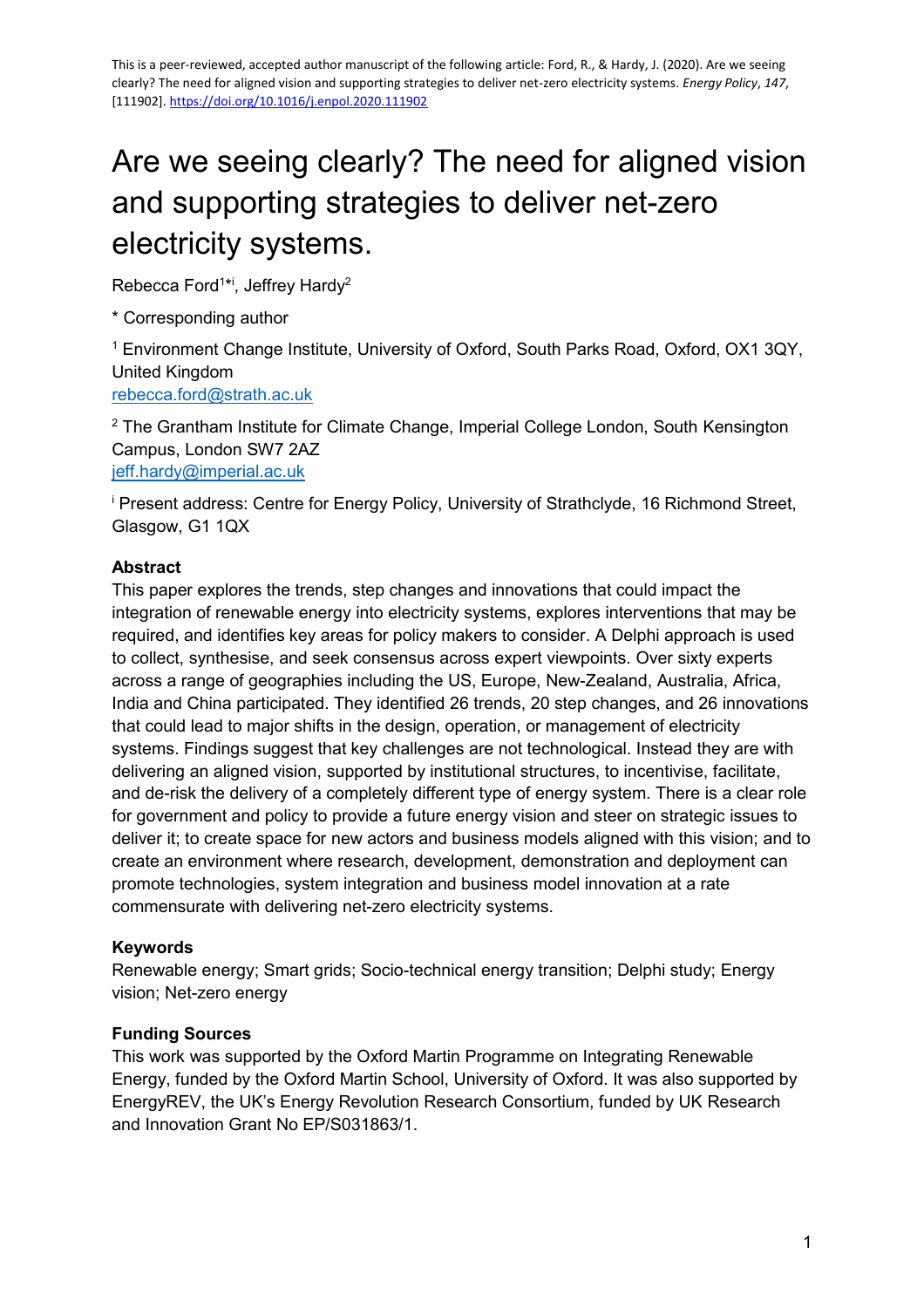# 1.Introduction

This paper explores trends, step changes and innovations that could impact the integration of renewable energy into electricity systems. It aims to enhance our understanding of system-wide issues, and provide insights into some of the mechanisms by which these issues may be overcome.

Countries around the world are embarking on transitions to deliver net-zero energy systems that restrict greenhouse gas emissions in line with the Paris Agreement (UNFCCC, 2018). This requires significant investment in renewable energy projects, including wind and solar, which are thought to be major contributors to decarbonising energy supply (IPCC, 2018). It also requires transformation of other energy services, such as mobility and heating and cooling, which may increase demand for low-carbon electricity (IEA, 2019).

While wind and solar offer significant opportunities to deliver societal, environmental and financial benefits, there are technical, institutional, and social challenges associated with their integration into existing infrastructure (Klessmann, Nabe and Burges, 2008; IRENA and IEA-ETSAP, 2015; Martinot, 2016, Eyre *et al.*, 2018). Renewable resources are typically non-dispatchable, variable, and in some cases align poorly with peak grid demand (Steinke, Wolfrum and Hoffmann, 2013). The key challenge for a rapid renewables transition is to integrate these variable resources into existing power systems (Martinot, 2016; IRENA, 2019) while maintaining a reliable, secure and affordable electricity system.

Reliability is a measure of how well the whole electricity system meets demand. Some studies show that it is possible to integrate high levels of renewable electricity via a combination of wind and solar with flexible and dispatchable renewable technologies (e.g. hydro-electricity with dams, geothermal, biomass) and demand side response measures (Lund and Mathiesen, 2009; Heide *et al.*, 2011; Rasmussen, Andresen and Greiner, 2012; Schlachtberger *et al.*, 2016; Diesendorf and Elliston, 2018). Other studies question the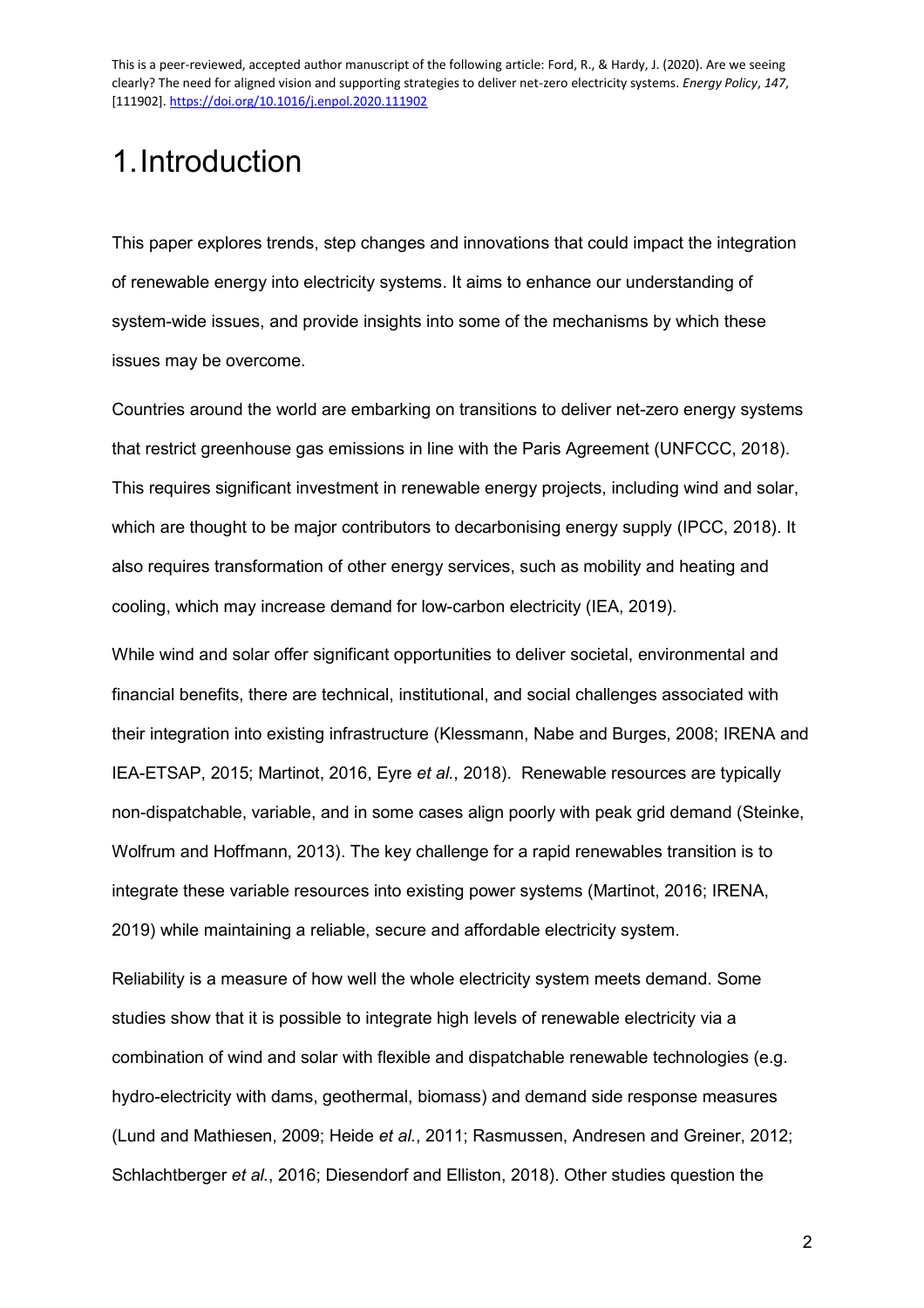degree to which reliability can be maintained when factors such as temporal and spatial variability are also considered (Heard *et al.*, 2017).

A reliable electricity system is able maintain supply of power to end users in the face of disturbance, which requires operating the system with the bounds of key technical parameters such as frequency and voltage of alternating current, fault current levels, and equipment design limits. If unmanaged, high levels of distributed renewable generation can reduce system inertia, increase frequency volatility, and cause issues with voltage and faults (Dreidy, Mokhlis and Mekhilef, 2017; Telukunta *et al.*, 2017). A variety of measures can help overcome this, including the use of 'synthetic' inertia, contracted demand side response, batteries, synchronous condensers, dispatchable renewable generation, new major transmissions lines, and smart energy systems that integrate across energy vectors at local scales (Mathiesen *et al.*, 2015; Howell *et al.*, 2017; Diesendorf and Elliston, 2018).

In addition to these technical challenges, integrating high levels of renewable energy raises further operational and regulatory challenges (Judson *et al.*, 2020). Renewables, particularly wind and solar power, differ from conventional generation in that they have low- or even negative marginal costs and their output is variable (Morales *et al.*, 2014). Variable output renewables increase the value of flexibility in electricity systems. This value is often not reflected in wholesale markets, creating a missing money issue where markets do not reflect customer demand and associated investment signal for reliability (Hogan, 2017). IRENA have explored approaches to adapting market design to overcome this, including: improving temporal and locational signals in short-term markets; adapting balancing markets to better reward flexibility; and enabling appropriate capacity or adequacy mechanisms to allow mature renewable participation and minimise distortions with other electricity markets (IRENA, 2017).

Alongside market reform, given that distributed energy resources are connected to local electricity distribution networks, many actions required to integrate renewables occur locally.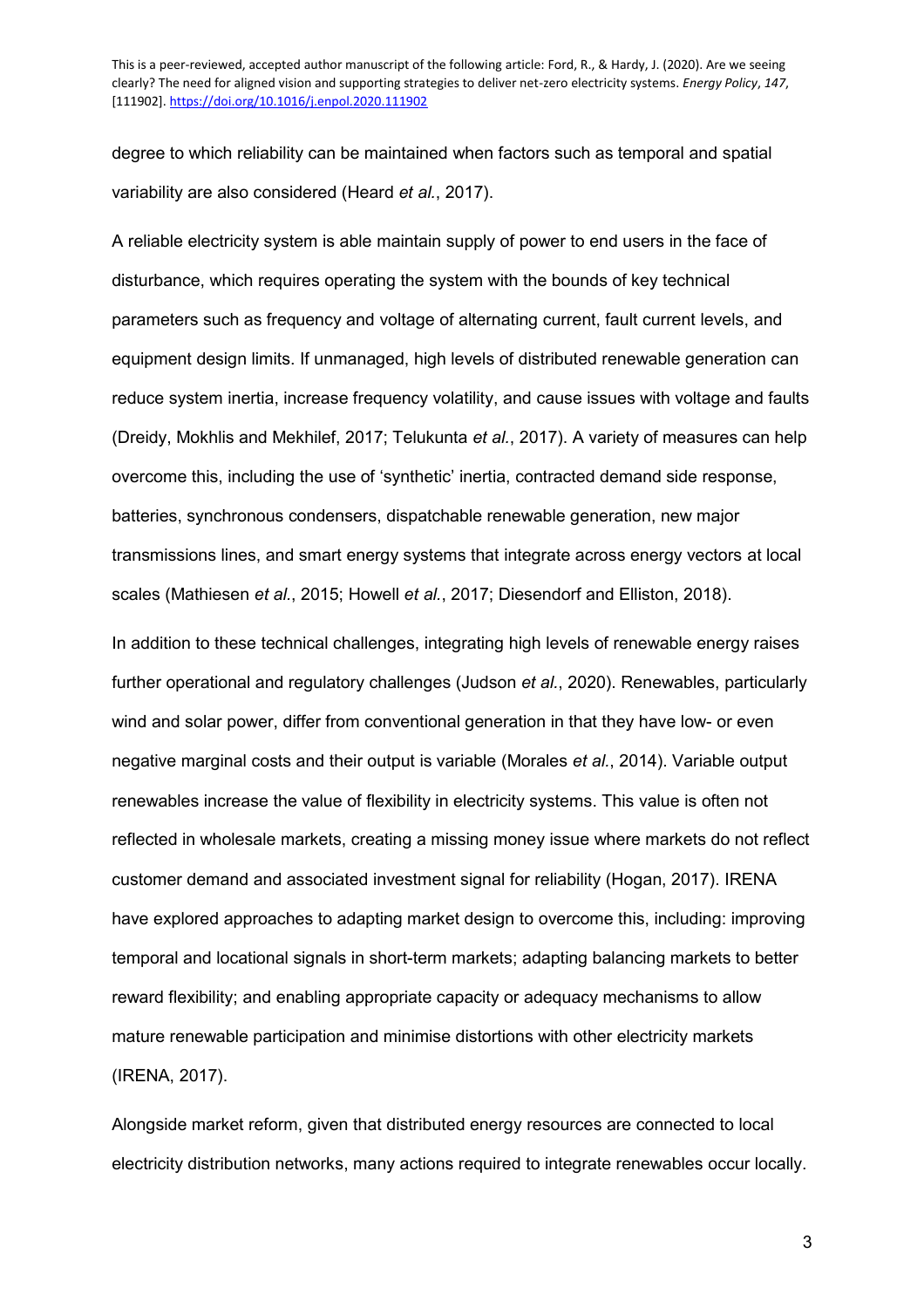Integration requires consideration of network access, planning and smart (or active) grid operation by network operators (IRENA, 2017). This includes valuing flexibility services from distributed energy resources and demand side response. Aligned technologies that can support the technical integration of renewable energy, such as electricity storage, can present further regulatory challenges, e.g. related to ownership, planning issues, co-location with existing renewables and, network access and charging (Morris and Hardy, 2019).

As reliance on existing market structures becomes increasingly problematic, it is necessary to consider alternative business models and new ways of creating value within decarbonised systems, enabling distributed energy assets to participate in the system (Eyre *et al.*, 2018; Morris *et al.*, 2020). Supported by the digitalisation of energy systems, there has been an emergence of digital energy platforms, providing a space for users to interact and access new products, services and resources, creating new value streams for distributed assets (Kloppenburg and Boekelo, 2019; Morris *et al.*, 2020). A challenge is the timing of regulation of digital energy platforms; regulating too early can stifle innovation and too late could result in locking in consumers to harmful business models (Morris *et al.*, 2020).

In addition to the market and regulatory challenges associated with emerging physical and digital technologies, there are concerns about the ability of existing governance structures to enable the rapid change in markets, investment, innovation and engagement that is now needed to limit global warming (Kuzemko *et al.*, 2016; Seto *et al.*, 2016; Henrysson and Hendrickson, 2020; Höhne *et al.*, 2020; Raybould *et al.*, 2020). The increasingly decentralised nature of renewables means that a low carbon electricity system transition will need to consider issues such as public acceptability (Devine-Wright, 2011; Perlaviciute *et al.*, 2018), community engagement and citizen participation (Bergman and Eyre, 2011; Batel and Devine-Wright, 2015; Ambrose, 2020), and skills, capacity and agency to deliver change (Parag and Janda, 2014; Kuzemko and Britton, 2020). While the pathway for change will differ between countries and contexts (for example, solutions for vertically integrated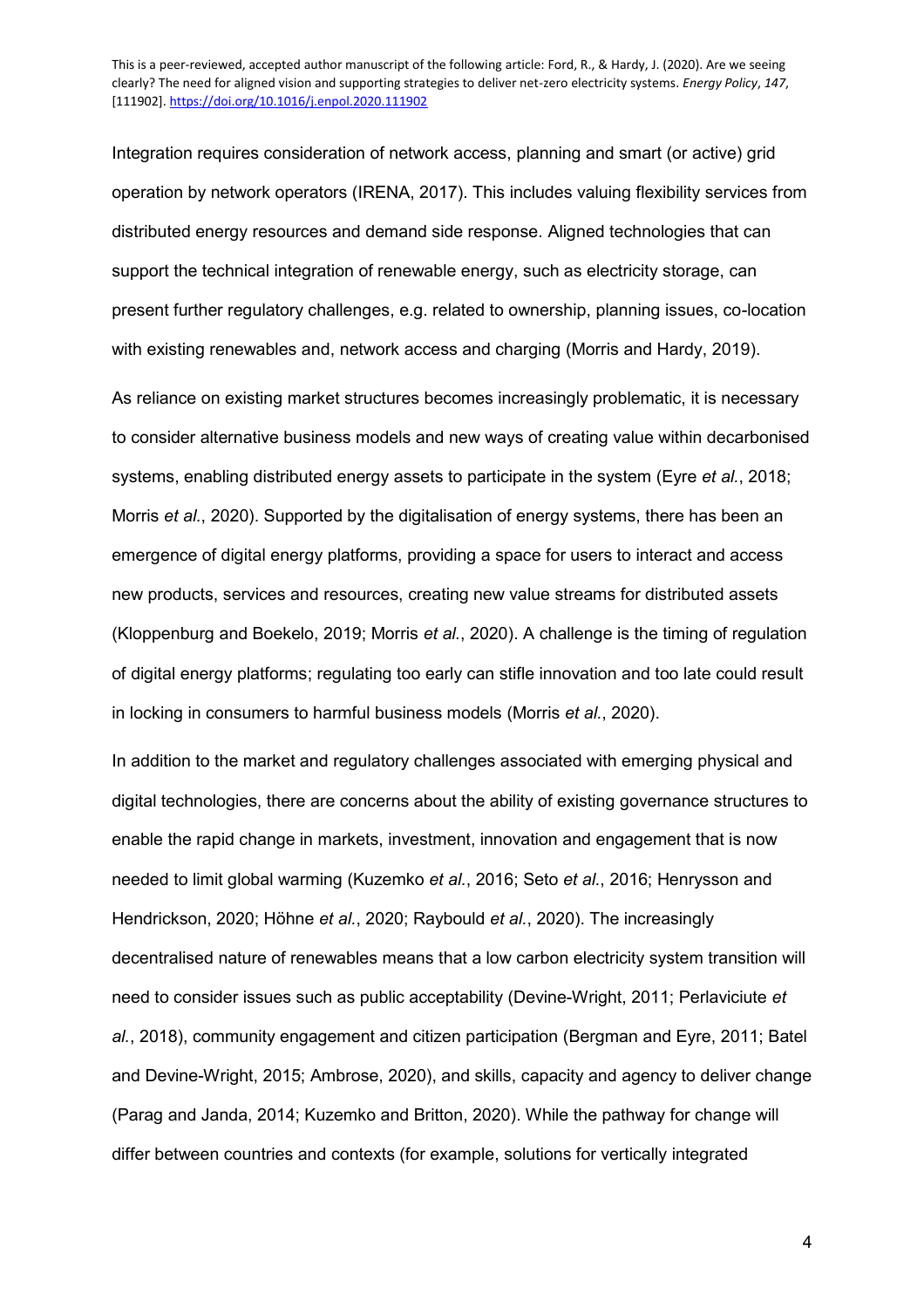monopoly utilities will be different from competitive retail markets, and different again from developing nations) there may be institutional challenges due to powerful incumbents resisting change, stifling innovation, or pushing change in a direction misaligned with that required (Lauber and Sarasini, 2011; Fattouh, Poudineh and West, 2019; Gielen *et al.*, 2019; Sareen, 2020).

It is clear that the integration of renewable energy required to drive a net-zero energy transition faces a variety of interrelated technical and non-technical challenges. As can be seen from the literature, these are typically considered independently by experts in their respective disciplines. However, given the complexity of energy system transition and the interdependencies between technical and non-technical solutions, there is a need to bring together a diverse range of understandings and perspectives to explore how these interact across disciplinary boundaries and policy silos (Geels, 2012; Wiseman, 2018; Hall *et al.*, 2020). No previous work has brought a diverse range of sector experts together across the electricity sector to reach some levels of consensus about the variety of trends, step changes, challenges, innovations and interventions that may exist in supporting the integration of renewable energy, and identify key areas requiring policy intervention. This paper addresses this gap and aims to facilitate cross-sector discussions to identify policy implications for delivering a net-zero electricity system.

## 2.Methods

The current study used a Delphi approach to collect, synthesis, and seek consensus across expert viewpoints on the key challenges around integrating renewable energy into electricity systems and the interventions required to overcome these. The Delphi method was selected given its long-standing use in supporting decision making and identifying areas for policy intervention in complex systems (Helmer-Hirschberg, 1967; Weaver, 1971; Hasson, Keeney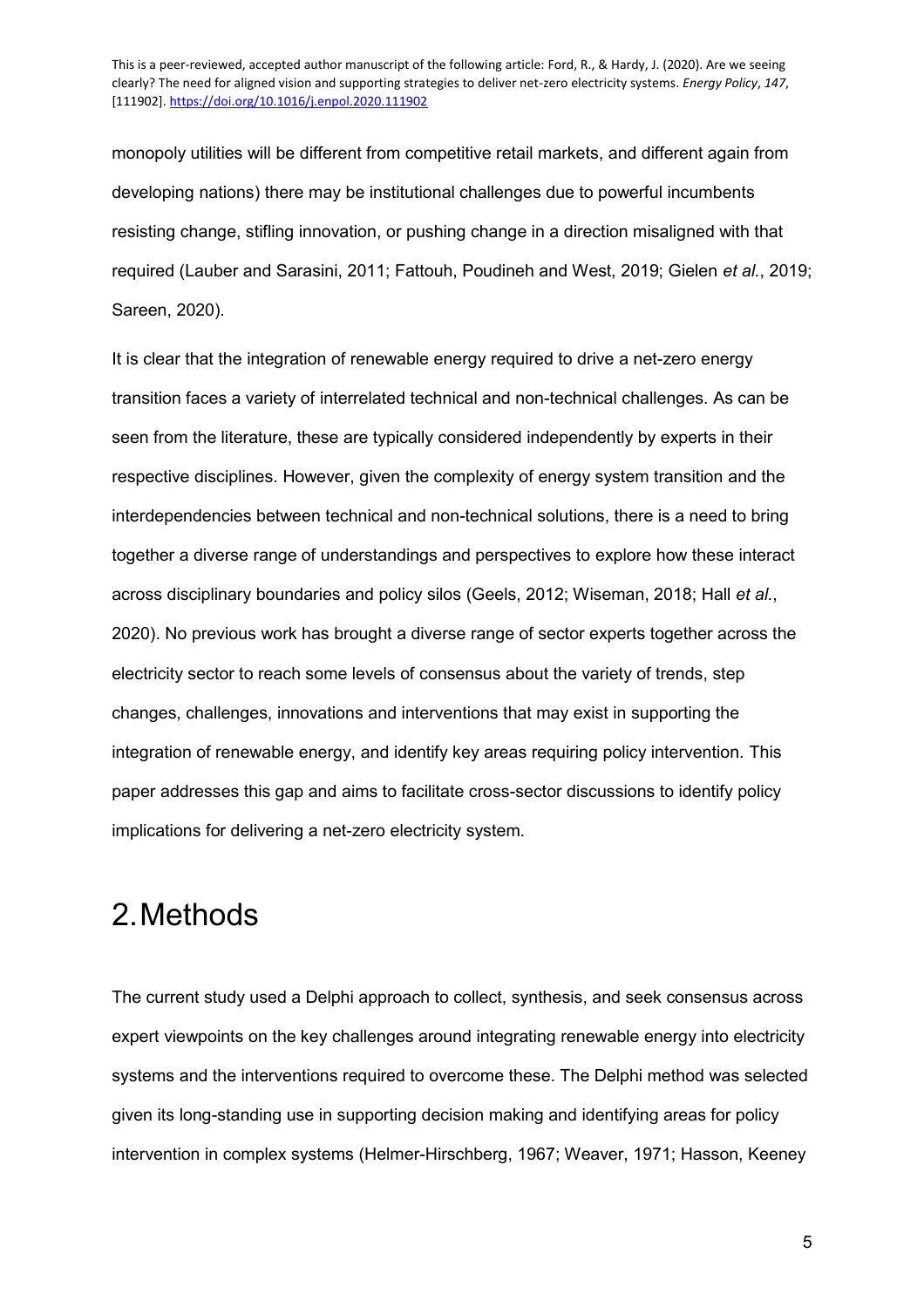and McKenna, 2000). It was also selected to enable the capture up to date insights about renewable energy integration in electricity systems in a timelier manner than could be gleamed from a systematic review of the literature (Franklin and Hart, 2007).

Despite their established reputation as an appropriate method to explore complex issues, Delphi studies are not without challenges, particularly related to reliability and validity (Hill and Fowles, 1975), and while the Delphi approach does outperform statistical groups and standard interacting groups in its ability to accurately predict future events, there is no consistent evidence that the Delphi technique outperforms other structured group procedures (Rowe and Wright, 1999). However, there are a number of factors that can enhance the performance of the Delphi study, particularly the format of the first round and the selection of respondents.

The traditional Delphi method (Gordon and Helmer-Hirschberg, 1964) includes an unstructured first round, in which respondents were asked for their own predictions of future events. From the responses an edited list is prepared and presented to the panel in the second round, seeking consensus on occurrence. However, an alternative approach has emerged in which the first round is structured, and panellists are provided with a preselected set of statements. This structured approach deprives the expert panel from much of its intended role and can prevent participants from indicating the issues they believe to be of greatest importance; given that the value of the Delphi is to generate ideas more recent that the literature and experiences of the researchers it is important that the first round includes a qualitative unstructured component (Hill and Fowles, 1975; Franklin and Hart, 2007).

Regarding the choice of participants, it is important to use informed experts who have high levels of background knowledge, an understanding of relevance, and who bring a diversity of perspectives and expertise (Helmer-Hirschberg and Rescher, 1960; Rowe and Wright, 1999). To enhance their contribution the Delphi process should include a sound recruitment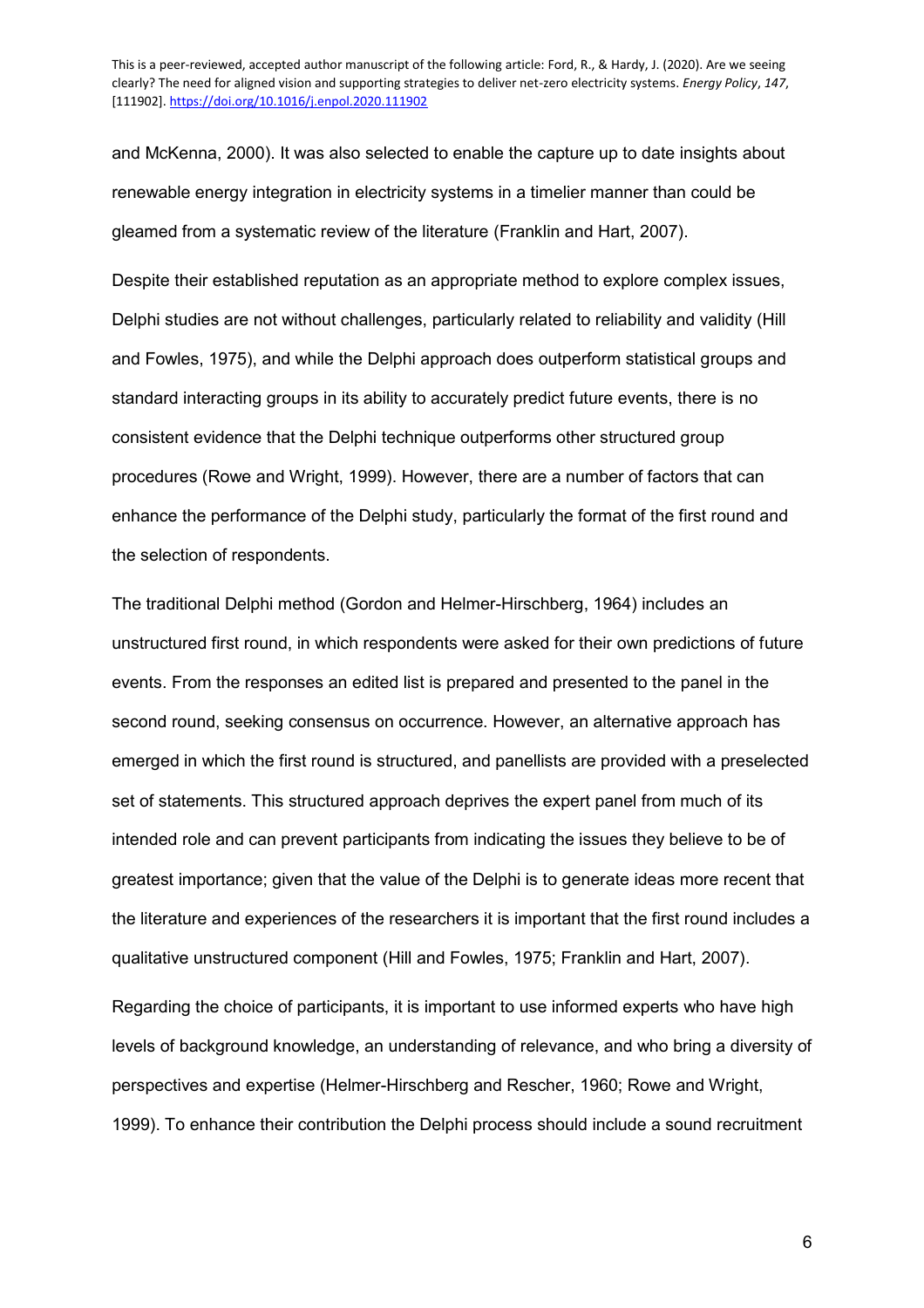protocol to ensure the "experts" are appropriately defined related to the topic, and that their interest in the topic may minimise drop out (Franklin and Hart, 2007).

In the current study we sought participants who had expertise across a variety of aspects of renewable energy and electricity systems (including supply, transmission and distribution, demand, system balancing, markets, and regulation) aligned technologies (e.g. storage), and across a range of geographic regions. This aimed to ensure an appropriate diversity of expertise and avoid too narrow a representation of viewpoints leading to bias in the study. Participants were purposively invited from academia and other research organisations, industry, government, NGOs, and business. The recruitment process leveraged the larger research programme of which this study was a part, utilising the broader research team and advisory board, who knew or had contacts across a wide range of experts both within the UK and internationally. These experts were contacted and asked if they would be interested to participate (with time and engagement requirements clearly articulated), and were also asked to nominate others they thought might be interested to engage with the study. We aimed for a good level of experience, representation across sectors, and areas of expertise. The study took place in the first quarter of 2017. Three consecutive surveys were deployed to collect the data. The first round of the Delphi study was based on the original unstructured approach, in which participants were asked to describe up to three influential trends, three step changes and three innovations that they believed could lead to major shifts in the design, operation, or management of electricity systems, including the ability to integrate renewable energy. Trends were defined as "things that are already changing, and which might influence the electricity sector", step changes as "possible rapid or sudden shifts, shocks, or changes in context" and innovations as "novel policy, economic, social, technical, or legal developments". For each trend and step change they identified, participants were asked to also outline the challenges (including political, economic, social, technical, legal or environmental) they thought this may present. For each innovation they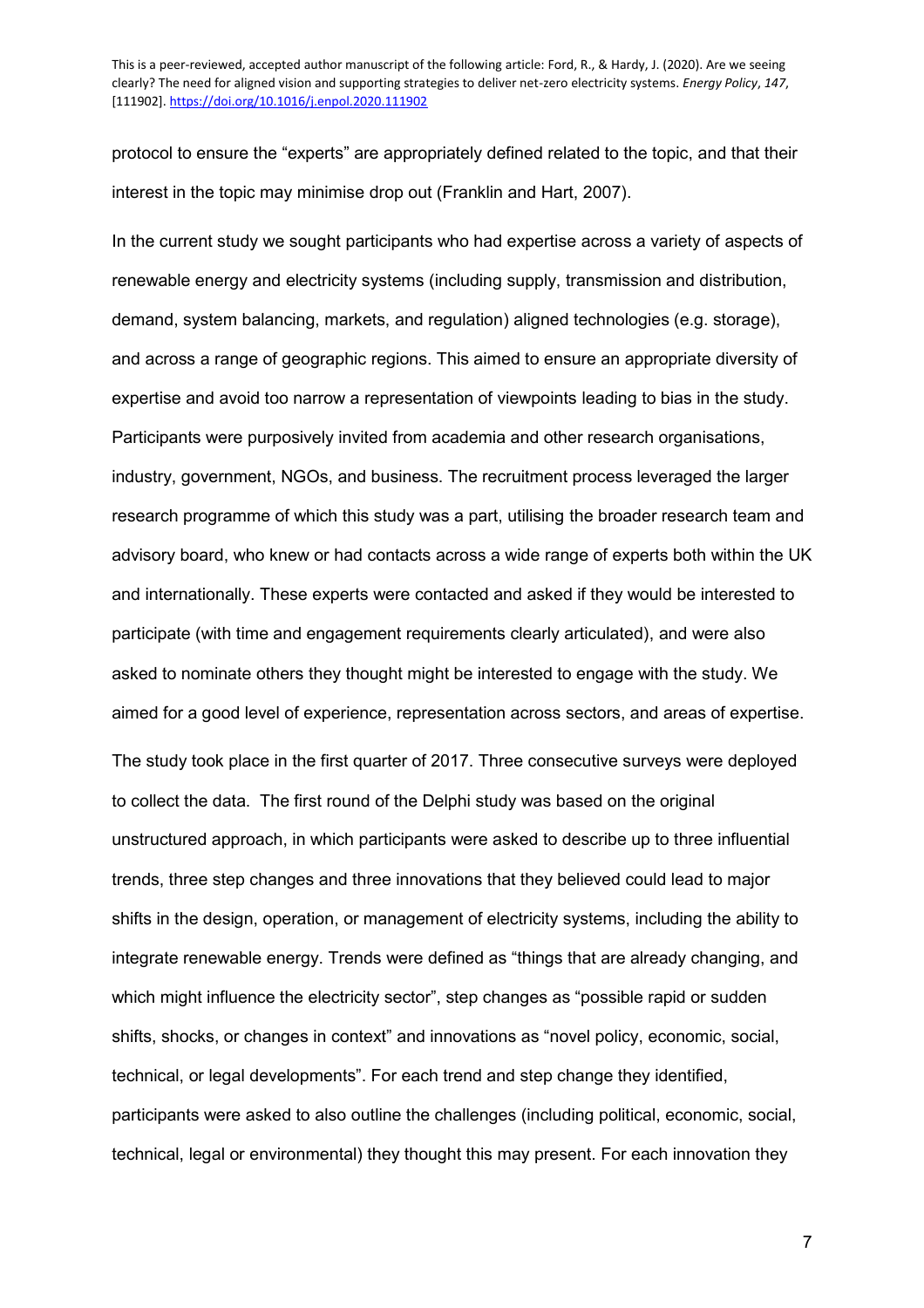identified, participants were asked to note the barriers they believed that could hamper their development and deployment, and the factors that might better enable innovation to occur. Participants were also asked to outline what they thought electricity systems could look like in 2050 if substantial efforts were put in across all levels of society.

The qualitative data returned in Round 1 was thematically analysed to identify a set of distinct trends, step changes, and innovations. These were presented in Round 2, where participants were asked how likely each trend, innovation and step change were to occur or continue within 5 years (on a scale of not likely, somewhat likely or very likely), and what impact they might have on the energy system (on scale of low, moderate, or high). Participants were also given space to provide comments on the trends, step changes and innovations, as well as the process and questions of the survey.

To help prevent attrition and reduce survey length, only the top 10-12 trends, step changes and innovations participants thought either most likely to occur / continue or most likely to have significant impact (even if not likely to continue) were taken forward to Round 3. Here participants were shown this shortlist of trends, step changes and innovations and asked to identify which three they believed were most in need of interventions (e.g. changes to policy and/or market settings) to support the integration of renewable energy into electricity systems.

Sixty-one experts participated in Round 1, 39 participated in Round 2, and 32 participated in Round 3. The participation drop-off was not surprising for a 3-round Delphi with a high cognitive load, and we were please to retain over half of the participants between Rounds 1 and 3 (see Table 1 and Table 2 for an overview of the participants' involvement with the sector and geographic area of expertise).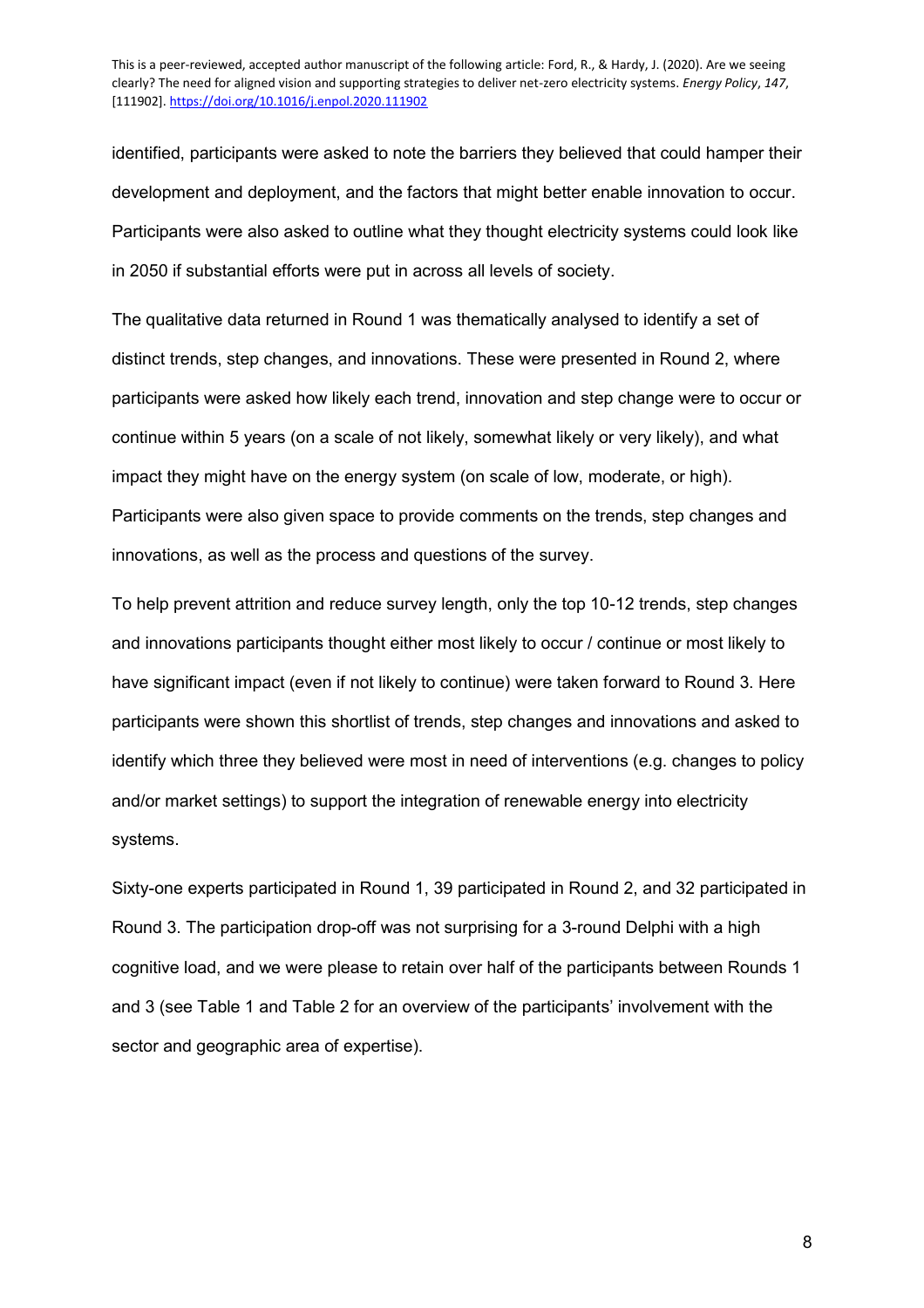| <b>Main involvement area</b>   | Round 1        | <b>Round 2</b>  | Round 3        |
|--------------------------------|----------------|-----------------|----------------|
| Academia and other research    | 15             | 15              | 8              |
| <b>Community Energy</b>        | $\overline{2}$ | 0               | $\Omega$       |
| Consultancy                    | 10             | 5               | 5              |
| Government                     | 6              | $\overline{4}$  | 6              |
| Industry (Gen, Tx, Dx, Retail) | 11             | 5               | 6              |
| <b>NGO</b>                     | 1              | 1               | 2              |
| Regulation                     | 3              | $\mathbf 0$     | $\overline{2}$ |
| Other                          | $4^{i}$        | 3 <sup>ii</sup> | $2^{iii}$      |
| <b>TOTAL</b>                   | 61             | 39              | 32             |

#### Table 1: Participants' involvement with the energy sector

.

i Include involvement from an aggregator, start up, financier, and the Energy System Catapult (ESC)  $\ddot{\phantom{a}}$ 

ii Include involvement from an entrepreneur, ESC, and an innovation organisation

iii Include involvement from an entrepreneur, ESC, and an innovation organisation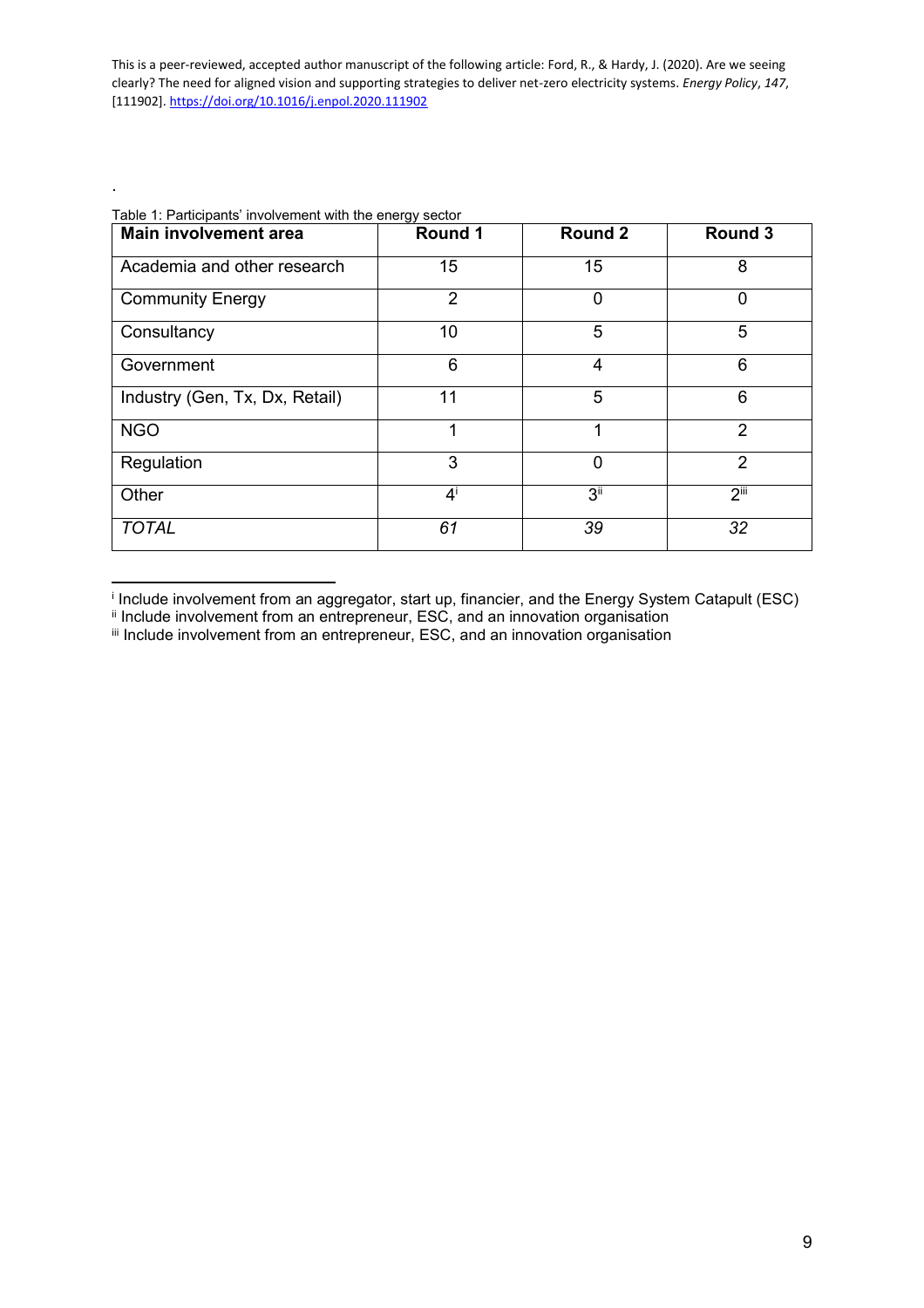| Geographic expertise  | <b>Round 1</b>             | <b>Round 2</b>           | Round 3                  |
|-----------------------|----------------------------|--------------------------|--------------------------|
| US total              | 23                         | 19                       | 11                       |
| US (general)          | 18                         | 14                       | $\overline{7}$           |
| <b>Texas</b>          | 1                          | 1                        | 1                        |
| California            | 1                          | 0                        | $\mathcal{I}$            |
| <b>Massachusetts</b>  | 1                          | 0                        | 0                        |
| <b>New York</b>       | $\boldsymbol{\mathcal{I}}$ | $\mathbf{1}$             | 0                        |
| Northwest states      | 1                          | 1                        | 0                        |
| <b>Rockies</b>        | 0                          | 1                        | 1                        |
| Western               | 0                          | 1                        | 1                        |
| Europe total          | 20                         | 16                       | 11                       |
| Europe (general)      | 12                         | 6                        | $\overline{\mathcal{A}}$ |
| <b>Central Europe</b> | 1                          | 0                        | 0                        |
| Eastern Europe        | 0                          | 0                        | 1                        |
| Mediterranean         | $\boldsymbol{\mathcal{I}}$ | 0                        | 0                        |
| South East Europe     | $\overline{c}$             | 0                        | 1                        |
| Germany               | $\mathbf{1}$               | $\overline{3}$           | 1                        |
| Netherlands           | 0                          | $\overline{c}$           | 0                        |
| Slovenia              | 1                          | 0                        | 0                        |
| Nordic regions        | $\mathcal I$               | $\overline{\mathcal{A}}$ | $\mathfrak{Z}$           |
| Norway                | 1                          | 1                        | 1                        |
| <b>GB/UK</b>          | 13                         | 10                       | 9                        |
| New Zealand           | 11                         | 5                        | $\overline{\mathbf{4}}$  |
| Australia             | 3                          | 1                        | 0                        |
| Africa total          | 4                          | $\overline{2}$           | 3                        |
| Africa (general)      | 1                          | 1                        | 1                        |
| <b>East Africa</b>    | $\boldsymbol{\mathcal{I}}$ | 0                        | 1                        |
| <b>Central Africa</b> | 0                          | 0                        | 1                        |
| South Africa          | $\overline{2}$             | $\mathcal I$             | 0                        |
| India                 | $\overline{2}$             | 3                        | 0                        |
| China                 | $\mathbf{1}$               | $\overline{2}$           | $\mathbf 0$              |
| Thailand              | 1                          | 1                        | $\mathbf 0$              |
| <b>Brazil</b>         | 1                          | $\overline{0}$           | $\mathbf 0$              |
| <b>Middle East</b>    | 1                          | $\mathbf 0$              | $\mathbf 0$              |
| Mexico                | 1                          | 1                        | $\mathbf 0$              |
| Colombia              | $\mathbf{1}$               | 1                        | $\mathbf 0$              |
| Russia                | 0                          | 1                        | $\overline{0}$           |
| Global                | 3                          | $\pmb{0}$                | $\mathbf 0$              |

Table 2: Participants' geographic area of expertise (note: many participants noted multiple representation)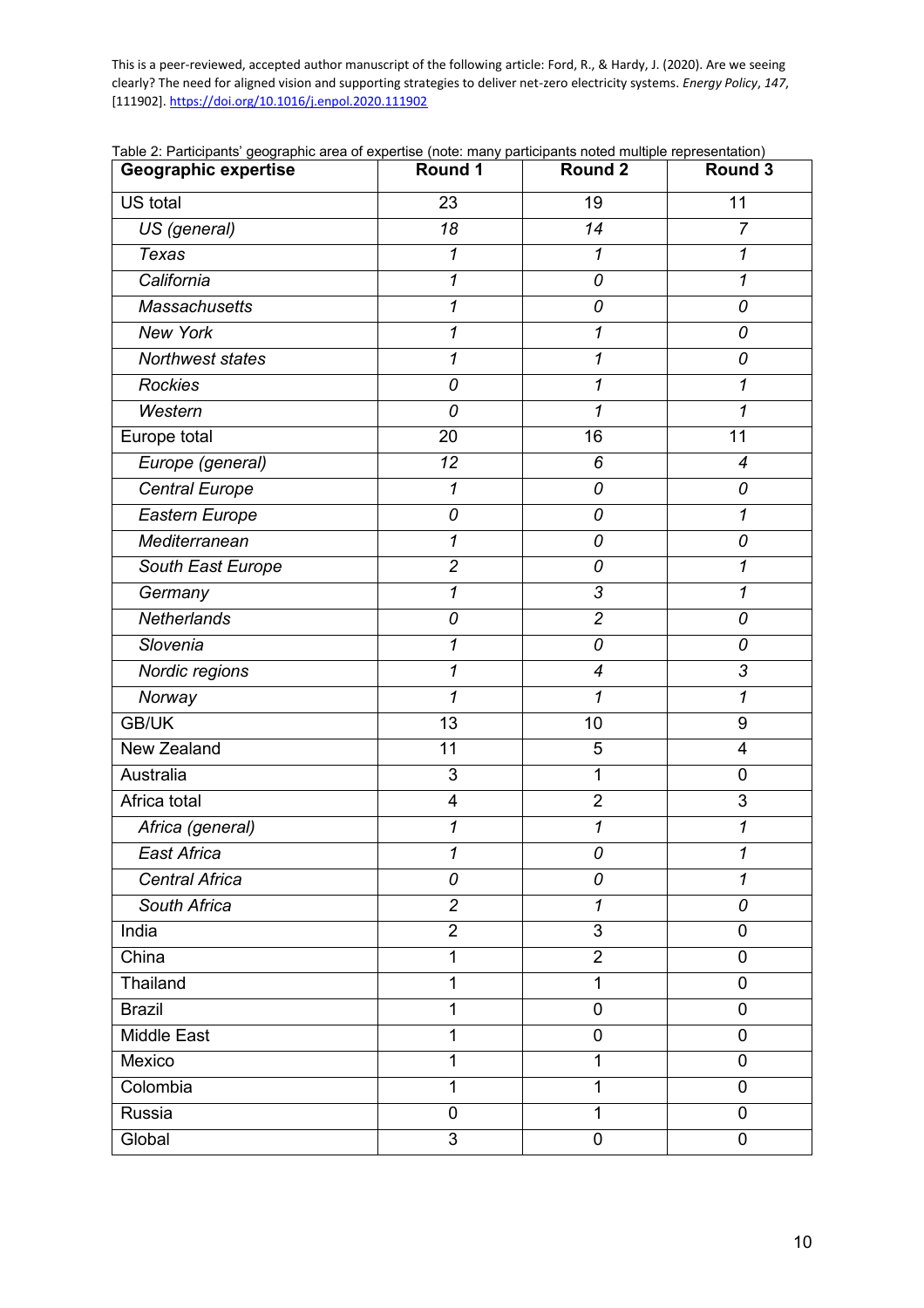# 3.Findings

The results draw from all three rounds of the Delphi surveys. In this paper we focus on data which present an interrelated chain of insights into the experts' views on challenges and opportunism for integrating renewable energy, and priority areas for intervening. Section [3.1](#page-10-0) explores participants' perspectives on what future electricity systems might look like. Section [3.2](#page-12-0) identifies how this might be delivered and identifies the ongoing and emerging trends, step changes and innovations that are most likely to occur and to drive energy system impact. Section [3.3](#page-19-0) goes on to identify priority areas for intervention and explores the types of intervention necessary to deliver energy system transition.

### <span id="page-10-0"></span>3.1. Future Electricity Systems

Many participants believed that future systems would have a greater proportion of renewables. Some thought these would be coupled with more reliable low carbon generation (e.g. nuclear, biomass, or carbon capture plants) as well as storage and peaking plants. Others thought it would be possible to reach a zero or near-zero carbon system through a combination of low-cost renewables, storage, and a very active demand side.

In terms of scale, participants talked about centralised power plants providing a base load (and being driven by government), as well as more distributed solutions delivering dispersed and localised generation and benefits. Some participants mentioned the potential for more autonomous local areas, or a system that could operate in macro zones, for example, under emergency conditions, with further islandable areas within each zone. There was also a focus on customer resourced local energy – potentially linked with district heating – with bulk power resources acting as balancing mechanisms.

To manage variability, participants outlined a variety of methods, including the use of hydro resources to meet peak demand, greater levels of storage, and more interconnection across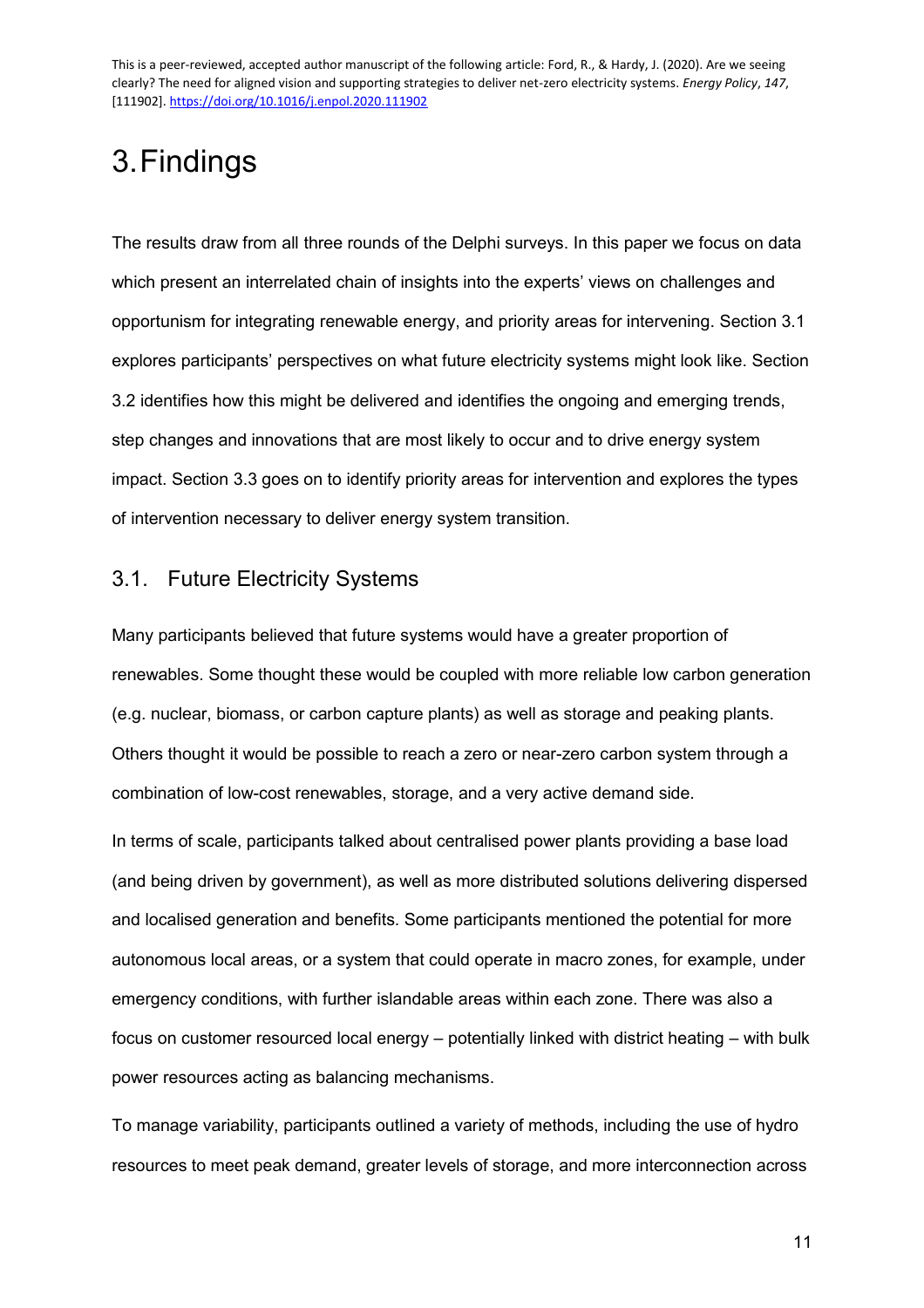transmission systems. Application of artificial intelligence and automation through uniform, standardised, and well-developed information and communications infrastructure and cybersecurity protocols was anticipated to help support system operation and balance supply and demand.

Demand side management was mentioned by a number of participants, who believed that almost all customers would be engaging in demand management in some capacity, potentially without being aware of their participation. This would be enabled, they believed, through appropriately designed markets and technical infrastructures (e.g. smart meters and batteries) to deliver demand side management without the loss of comfort or convenience.

Markets were another area anticipated change significantly between now and 2050, becoming more dynamic - centred around smart networks, technologies and metering - and more sophisticated through interconnecting local, national and international markets, and including peer-to-peer trading and both inter and intra-community markets. This would engage a wider range of market actors, with implications on governance and regulation. Some participants thought that governance would shift from monopolistic structures to smaller self-governing areas with more flexible jurisdictional authority, while others thought the shift would be toward greater national and supra-national governance structures.

Electrification of heat and transport was an area of disagreement; some believed that there would be large-scale or full electrification of heat and transport, while others anticipated an expansion of district heating schemes. But where electrification does occur, participants mentioned the potential to incorporate energy efficiency and flexibility into the technology, to ensure demand is manageable by the system.

Finally, participants thought customers would become increasingly self-sufficient, with upper class and single-family residences likely to have their own dedicated power supply and/or be a part of a microgrid. Those with lower incomes were anticipated to be part of a cooperative of some kind, connected into a highly automated power system.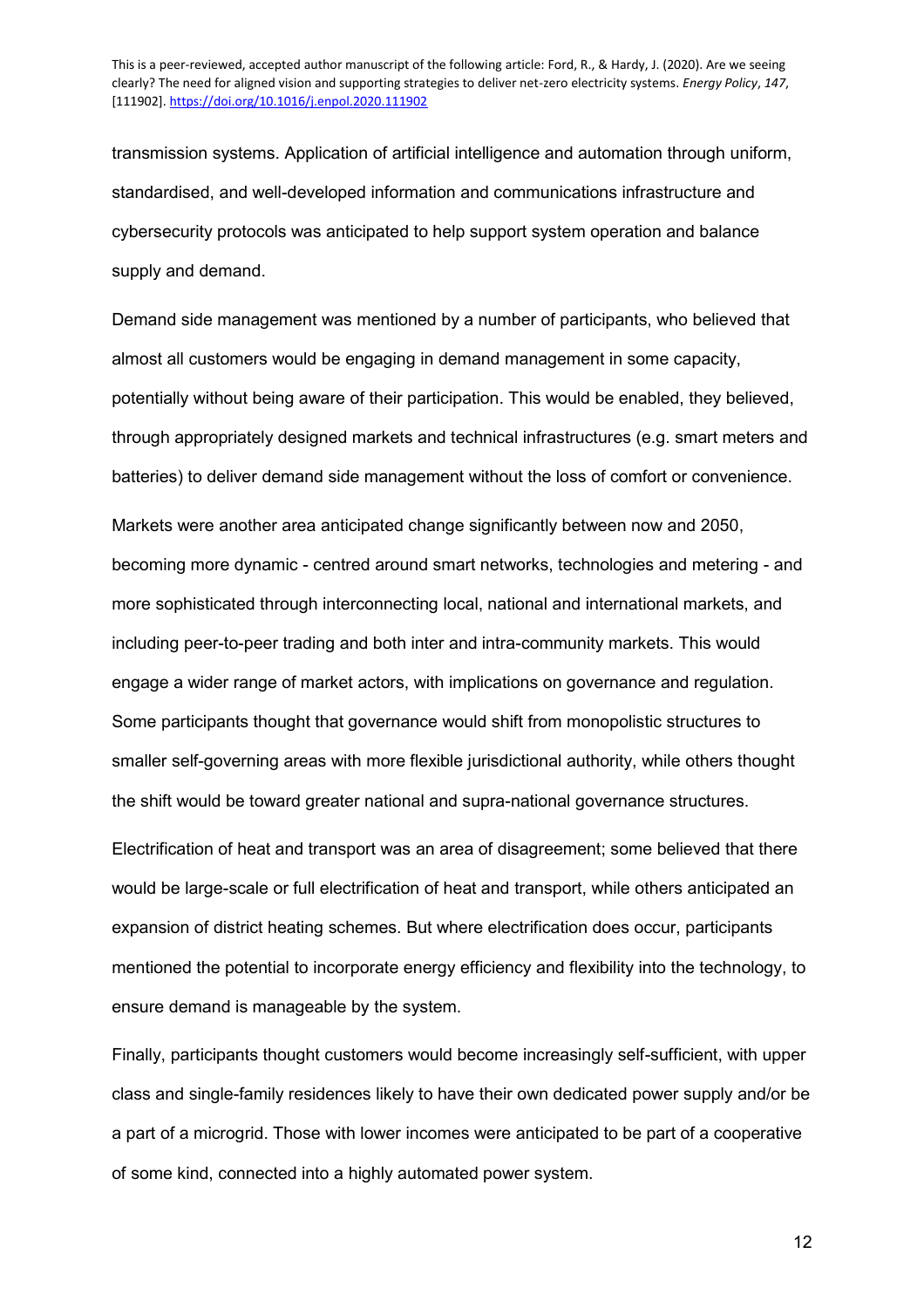### <span id="page-12-0"></span>3.2. Delivering Energy System Transition

The remainder of the Delphi questions focussed on identifying pathways through which transition could be realised, including drivers and barriers to change as well as opportunities and implications arising from it. During the first round of the Delphi study, participants identified 26 trends, 20 step changes, and 26 innovations (see [Table 3\)](#page-14-0).

[Figure 1-](#page-17-0)[Figure 3](#page-18-0) depict the findings for the top (i.e. highest scores in terms of likelihood of occurrence and/or impact) trends, step changes, and innovations. Findings show that participants believe increasing levels of intermittent, weather dependent generation will be one of the main trends to continue and have one of the biggest impacts on global energy systems. Participants also believed that electrification of loads (including growth in the EV market) could have a relatively high impact, though not as likely to continue as other trends including improvements in battery capacity and performance and declines in cost; the growth in IT capacity and big data; urbanisation; and technological changes continuing to occur faster than policy and regulation.

In terms of step changes, those of most interest (i.e. more than somewhat likely to occur and delivering more than a moderate impact on the energy system) include: renewable energy costs falling to the point that they drive down utilisation of fossil plants; renewables forcing markets to completely re-evaluate wholesale bidding behaviour and regulation; distribution networks operators taking an increased role in managing system balancing; and realised customer opportunities through smart metering and associated tariffs. However, some participants noted that their responses were guided by the timescale provided in the question, with most of the step changes presented being "*likely in varying extents*" with the potential to "*happen – but not inside the 5-year limit*". One respondent argued that "*current inertia inherent in policy making, industry governance, and market and regulatory frameworks, will probably dampen the degree of 'step' change within 5 years. Nevertheless,*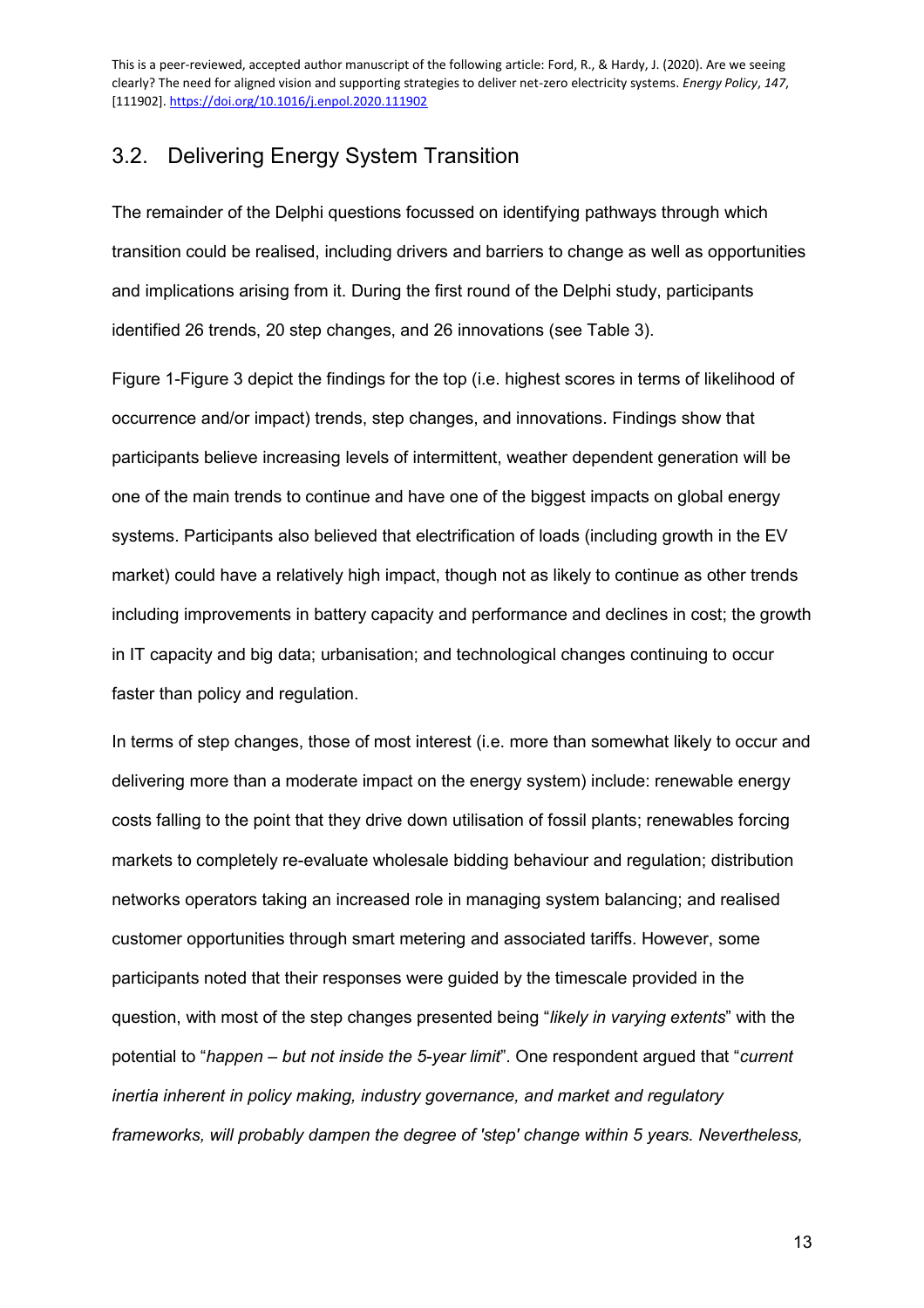*in terms of the cumulative effect of all the [step changes identified], the potential impact on* 

*the energy system even over (say) 10 years would still qualify as a 'step' change*."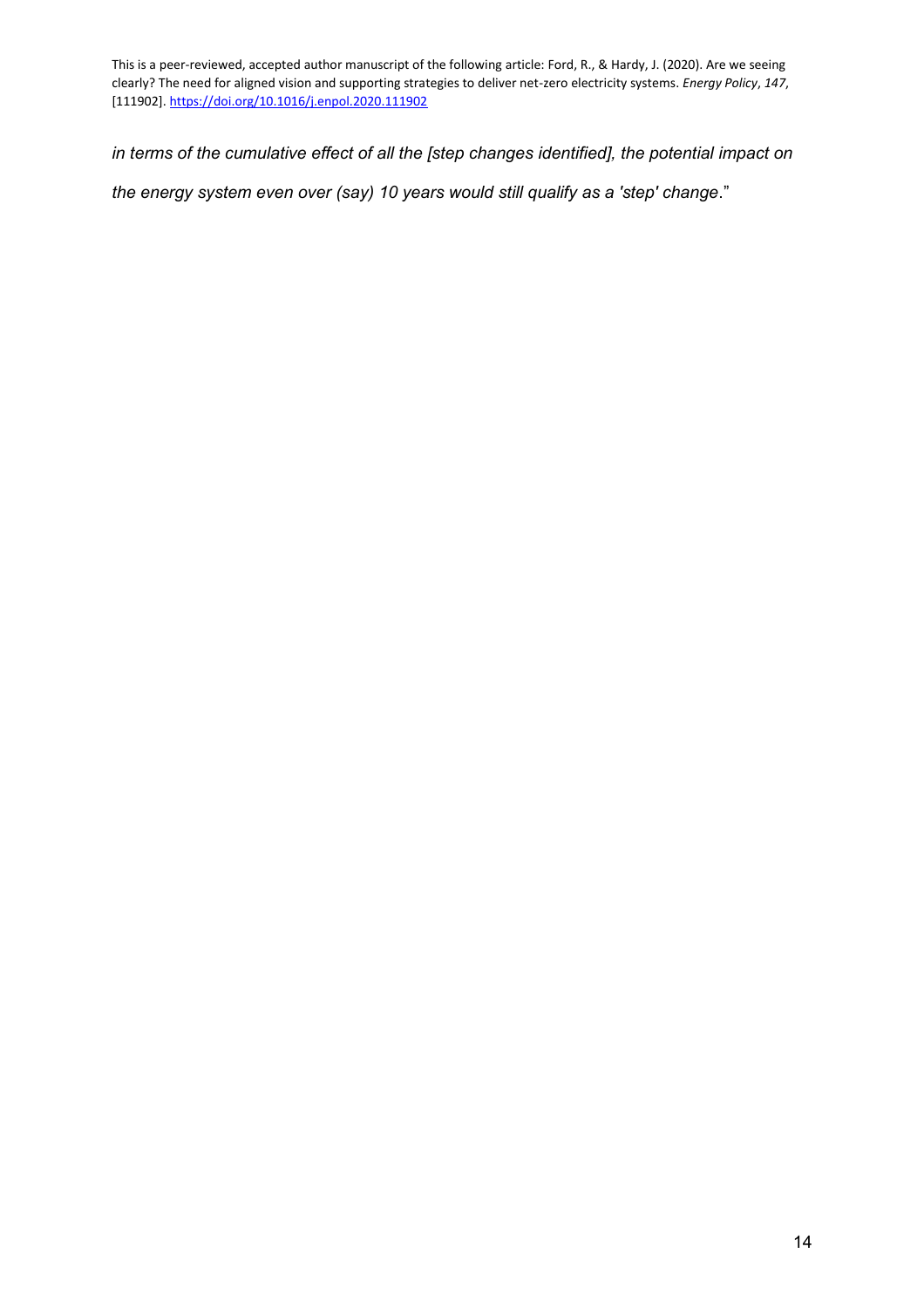#### Table 3: Trends, step changes, and innovations identified by Delphi participants

| <b>Trends</b>                                                                                |                                                                                                                                                                                                |
|----------------------------------------------------------------------------------------------|------------------------------------------------------------------------------------------------------------------------------------------------------------------------------------------------|
| Increasing levels of intermittent, weather dependent generation<br>capacity                  | Deregulation of prices in electricity markets                                                                                                                                                  |
| Increased quantities of natural gas fired generation capacity                                | Increasingly urban populations                                                                                                                                                                 |
| Trend toward zero marginal costs                                                             | Use of block chain technology in electricity sector                                                                                                                                            |
| Decentralisation - more small-scale generation at local level                                | More engaged customers wanting greater say in energy choices                                                                                                                                   |
| Implementation of microgrids                                                                 | Electrification of loads (e.g. heating and EVs)                                                                                                                                                |
| Reductions in cost of battery storage                                                        | Increased policy intervention in electricity markets                                                                                                                                           |
| Improvements in battery capacity and performance                                             | Increased competition in electricity generation and retail markets                                                                                                                             |
| Growth in the EV market and a push toward sustainable mobility                               | Emergence of capacity markets                                                                                                                                                                  |
| Increased interconnection across regional or national transmission<br>grid boundaries        | Balancing markets operating across larger footprints (e.g. multiple<br>regional grids, between countries)                                                                                      |
| Increased end-user adoption of microgeneration and storage<br>technologies                   | New electricity system actors with focus on local and sustainable<br>energy                                                                                                                    |
| Smart homes with "intelligent personal assistants"/machine learning<br>for energy management | Technological changes occurring faster than policy and regulation<br>can keep up                                                                                                               |
| Grid defection (i.e. consumers going completely off grid)                                    | Appeal of community grids and peer-to-peer interaction                                                                                                                                         |
| Growth in the provision of demand side management services                                   | Growth in IT capabilities (smart grids, smart cities) and the ability to<br>collect, process, and respond autonomously to big data related to<br>energy consumption, management and production |

<span id="page-14-0"></span>Renewable energy costs will fall to the point that they drive down the utilisation of fossil plants

Storage costs will reduce to a level that will completely change the nature of electrification in developing countries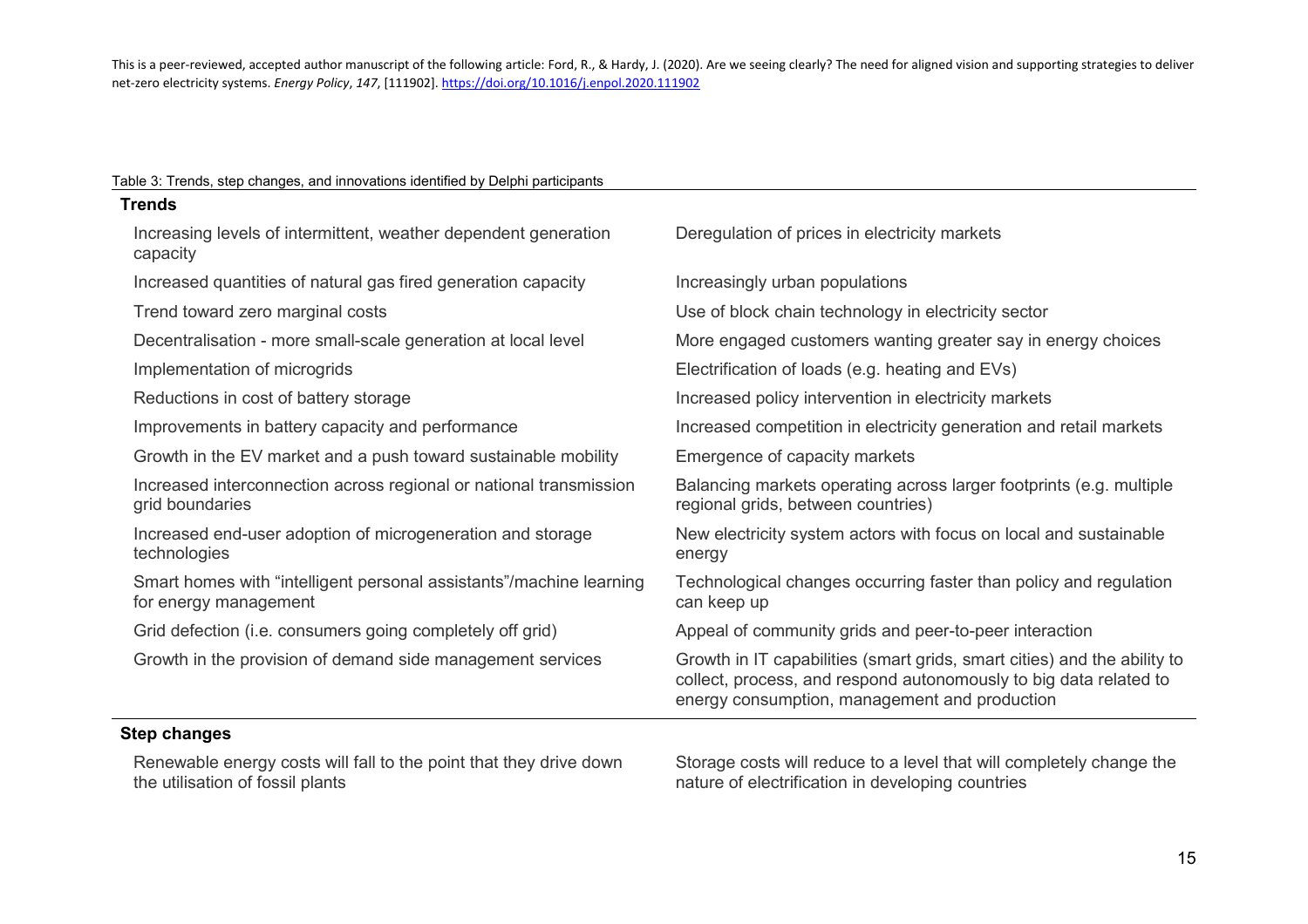We will see the roll out of grid scale storage solutions capable of serving entire cities

Hydrogen solutions that operate from excess renewable energy capacity will become economical, offering cost-effective long-term storage and alternate supply

Roofing materials that are solar panels will become cheaper than conventional roofing materials and proliferate the market

Distributed microgeneration and storage uptake will be rapidly accelerated by subsidies and other incentive mechanisms, price spikes in grid energy, or technological breakthroughs

Individuals and organisations will be able to sell electricity direct to customers without the need to become a utility (e.g. through simple power purchase agreements)

Renewable energy in grids will reach a point that forces electricity markets to completely re-evaluate their approach to wholesale bidding behaviour and regulation

Distribution network operators will take increased role in managing system balancing

Political changes will lead to reductions in research funding Political changes will lead to additional research funding

There will be a reversion to vertically integrated utilities in order to support investment

#### **Innovations**

Electricity storage for the grid that is five times less expensive than Li-ion batteries

Local energy markets that optimise energy use from consumer level up

A platform to deploy blockchain to enable peer-to-peer trading Low cost loans for solar and storage

Storage deployment will rapidly accelerate following regulatory shifts that enable value to be recovered from multiple streams

Home and community micro generation will become the norm with small users becoming self-consumers and only using the grid for balancing purposes

New, non-traditional business models will evolve to provide services (such as comfort) rather than just energy

Untapped 'customer side of the meter' opportunities will be exploited by the roll out of smart metering and associated tariffs and technologies

There will be a change in methodology for charging for use of networks (e.g. to embedded benefits, constraint payments, capacity charges for domestic customers, etc.)

A prolonged blackout (due to natural or man-made events) will shift political/consumer perceptions around resiliency and security of supply

The price of new EVs will become lower than that of an equivalent standard car leading to rapid EV uptake

There will be an unbundling of the incumbent utility to open up the space for new market players

Cost effective inter-seasonal storage solutions Fuel Fuel cell technology to relieve pressure on electricity system

Business models to support ethical investment and community enterprise in local energy solutions

Pricing mechanisms that account for real-time costs of energy and the peaks on the network and grid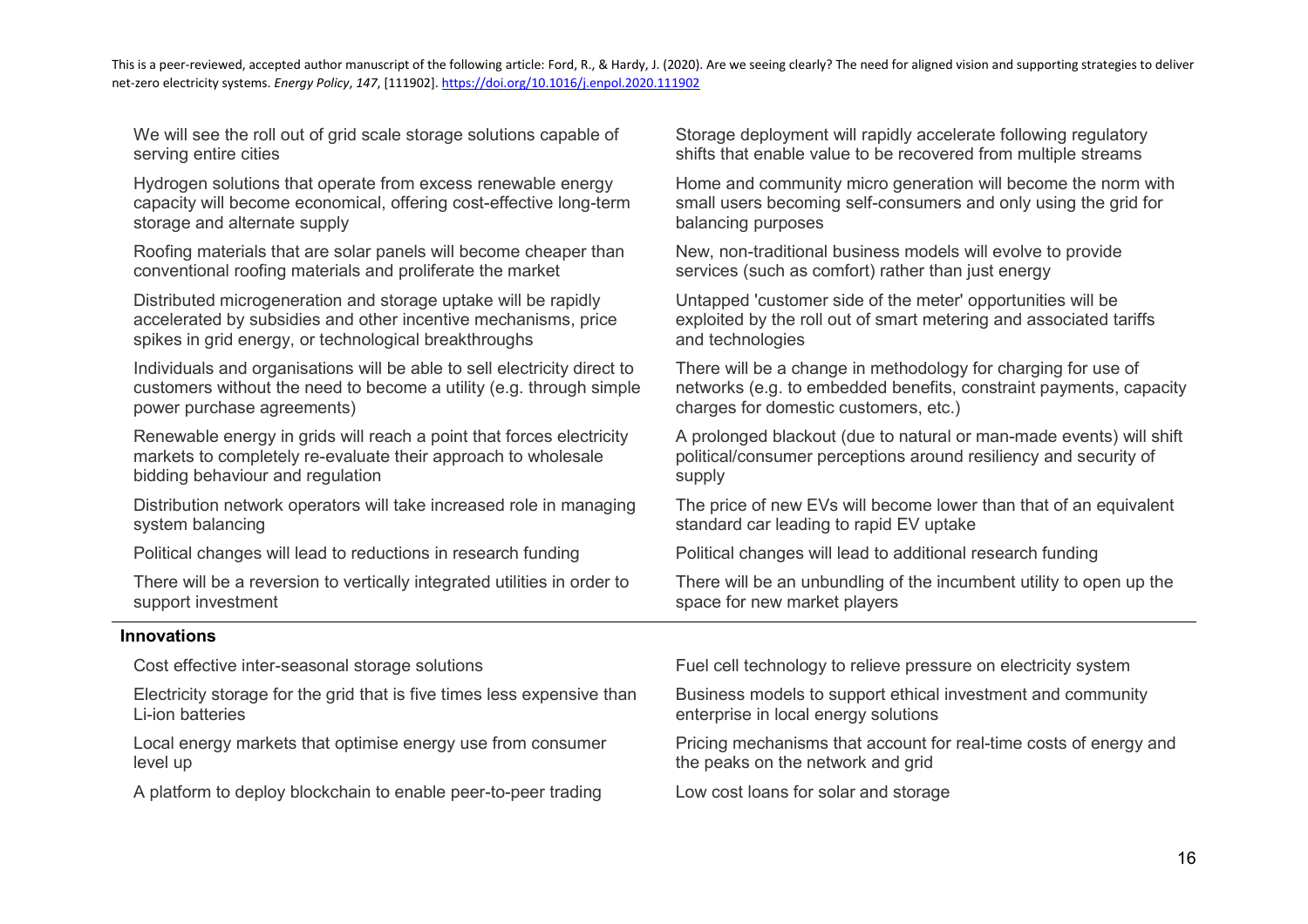Pricing mechanisms based on power demand rather than energy Strategic thinking and planned investments in electricity grids

Overhaul of the electricity sector governance processes to provide a whole-system perspective and make them agile and responsive to the significant changes emerging

Rapid expansion of the electrical grid transmission system, sited to bring wind into the grid

Innovation in R&D and demonstration policy to facilitate cost reduction, support for clean technologies, and establishment of viability of low carbon strategies e.g. for heat

Standardisation of electricity markets and services across regions Allowing multiple service providers at a connection point

Smart meter technology improvements Affordable carbon capture and storage

Intelligent charging of electric vehicles to make better use of existing generation and network capacity

Conversion from methane to hydrogen for distributed gas systems Innovation in clean electricity generation technologies

Access and use of multiple data streams related to energy system operation to optimise power flow through smarter control of supply side and demand side resources in both transmission and distribution grids

In home heat storage to allow heat pumps to operate when generation/network capacity is available, but deliver the heat when it is wanted

Standardised and easy to use smart management paradigms for home, neighbourhood, commercial and utility levels

Regulatory changes (e.g. modernisation of the endangered species act) to support faster permitting processes for clean energy technologies

Mandates for environmental sustainability in markets through measures such as a global carbon tax

A holistic and comprehensive (rather than piecemeal) redesign of energy markets and network regulation to ensure they are consistent with a low carbon future (i.e. distributed low- or zerovariable cost generation, storage, demand side measures) in terms of market access, scale, and network complexity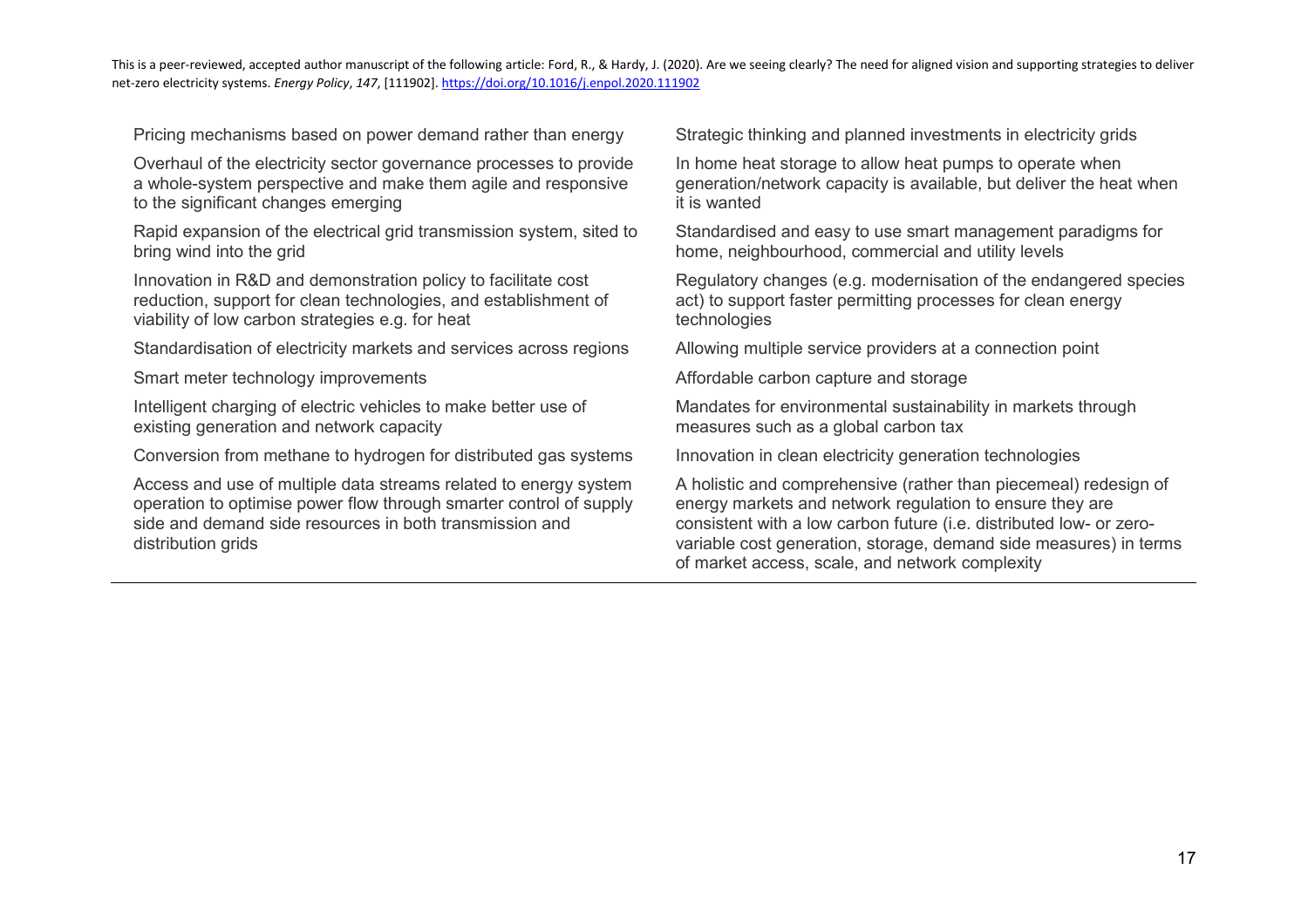The innovations participants believed would be mostly likely to occur include smart metering technology improvements; intelligent EV charging; and innovation in clean energy technologies. But the innovations anticipated to have the largest impact on energy systems include innovations in inter-seasonal storage, cost reductions in storage technologies, and holistic and comprehensive redesign of energy markets and regulation. According to one participant "*Efficient market design would make research into 'integration of renewable energy' largely redundant. The so-called challenges of integrating renewable energy are a symptom of poor market design, a failure to rely on efficient pricing, and the failure to develop efficient markets*." However, these three innovations with the greatest potential impact on electricity systems are also amongst some of the least likely anticipated to occur within five years.



<span id="page-17-0"></span>Figure 1: Trends most likely to impact energy systems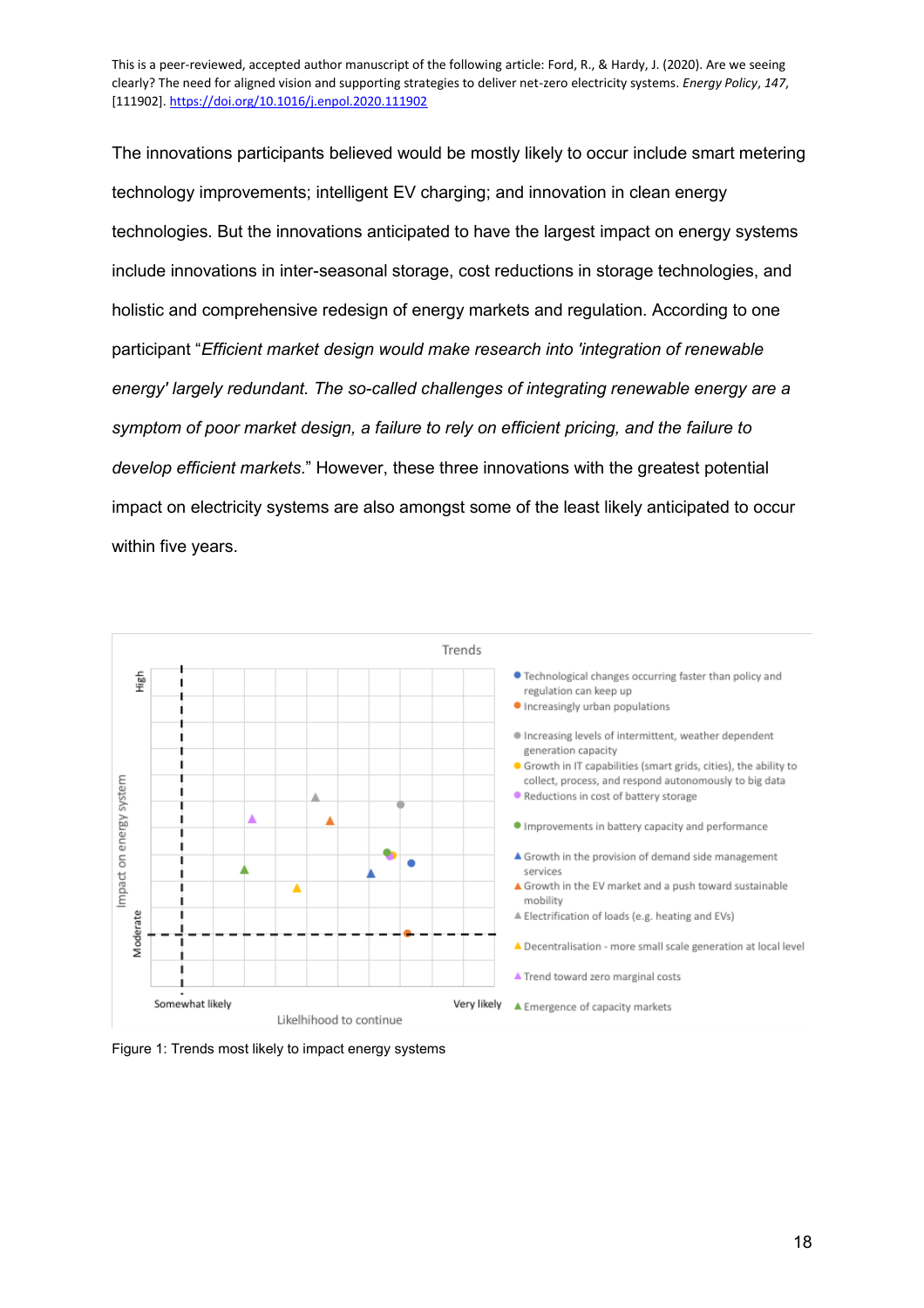

Figure 2: Step changes most likely to impact energy systems



<span id="page-18-0"></span>Figure 3: Innovations most likely to impact energy systems

It is also worth noting that two innovations were believed – fairly unanimously - to be relatively unlikely to occur within a 5-year time frame: conversion from methane to hydrogen for distributed gas systems; and affordable carbon capture and storage. While participants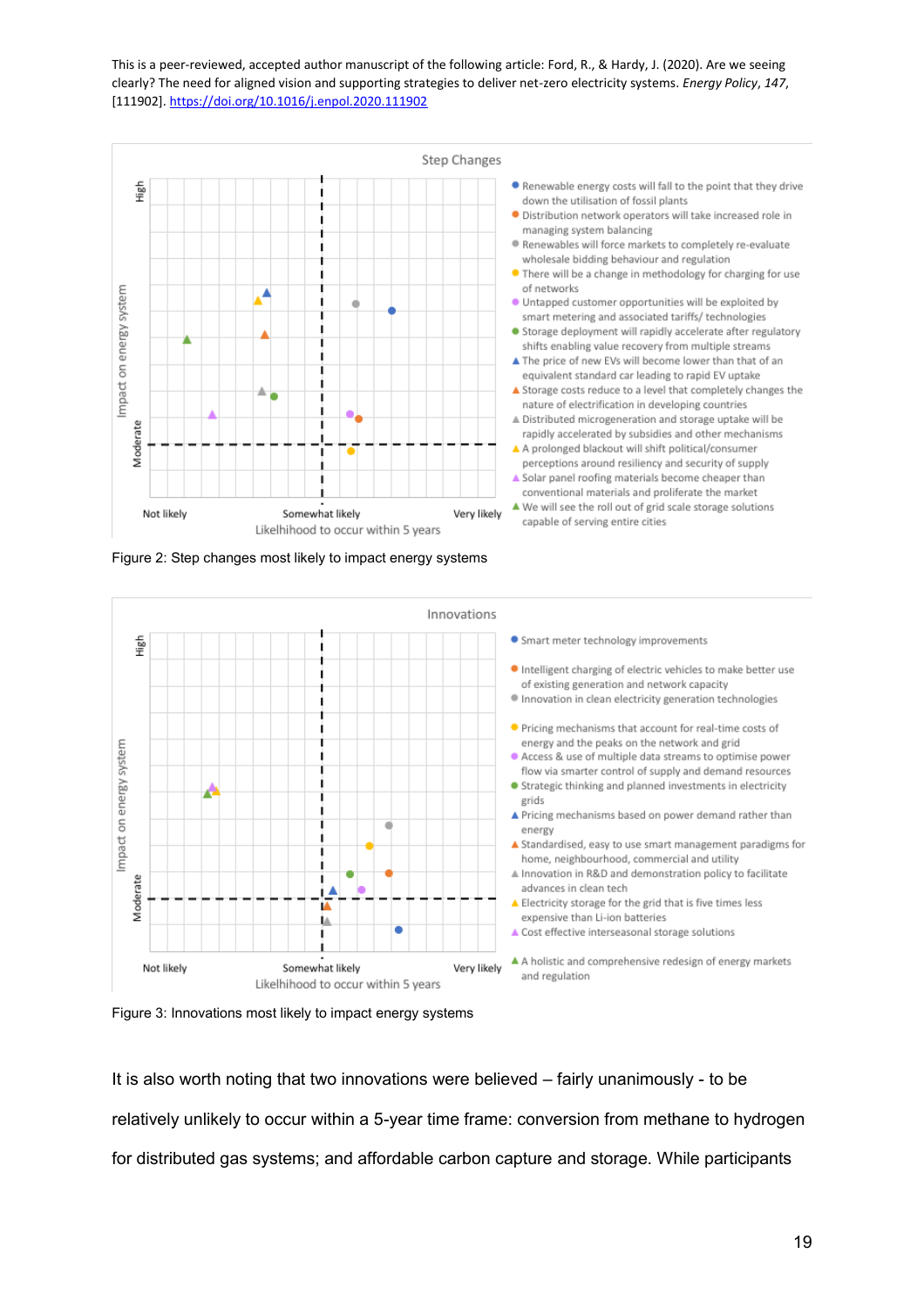were fairly certain that these two innovations were unlikely to occur, there was much less agreement on their potential impact on the energy system, with these two innovations resulting in the largest variability between respondents (as compared to the other trends, step changes, and innovations identified) – see [Figure 4.](#page-19-1) Perceptions of impact were independent of participants' geographic area of expertise or involvement with the energy sector (e.g. academia, policy, industry, etc.)



<span id="page-19-1"></span>Figure 4: Innovations with low likelihood of occurrence

### <span id="page-19-0"></span>3.3. Determining key areas for intervention

Having established the trends, step changes and innovations participants thought could deliver the biggest impact on energy systems, the direction of questioning turned to exploring which of these potential areas of change could or should require intervention.

#### *3.3.1. Supporting trends toward renewables*

Of the 32 participants who responded to Round 3, 29 indicated that intervention would be needed to support trends around decentralisation, intermittency, and zero marginal cost issues associated with renewables to ensure that small scale renewable generation materialises in a "system-friendly" manner. While participants believed current trends would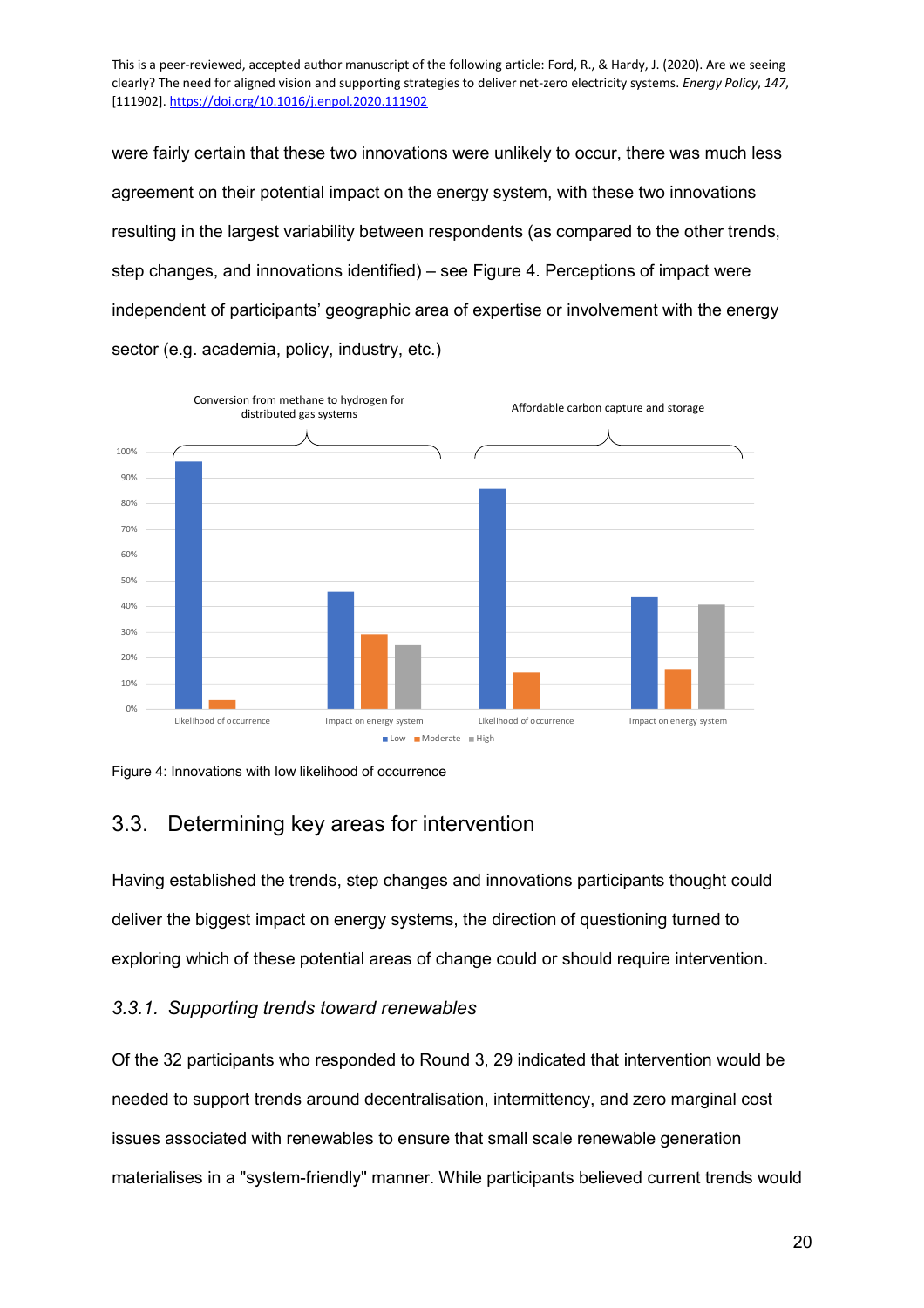continue regardless, intervention could make it more strategic and effective. Five participants mentioned policy-based (e.g. incentives, net metering), planning (e.g. incorporating resilience and climate action into energy policy and planning), and regulatory (e.g. standards for communication and co-ordination of distributed resources) interventions. Six participants believed markets needed to more appropriately value distributed generation, ramping services, firm capacity, inertia, and other ancillary services. Ten respondents identified the need for further research, modelling, forecasting, and demonstrations around technical, social, economic, and resiliency aspects of distributed generation.

Fourteen participants, from a variety of geographies (including Europe, US, New Zealand, UK) and sectors (including academia, government, industry, consultancy, NGO) believed intervention would be required to address issues arising from technological changes occurring faster than policy and regulation can keep up, and indicated the need for a review of regulatory frameworks and the development of new regulatory approaches. Interestingly, the two participants identifying as working in the regulation space did not note this as a key trend requiring intervention. Existing power sector governance and regulation is designed to cope with incremental evolution of technology, and whilst its processes are robust, they are inherently slow and bureaucratic. One participant outlined the need to avoid over-regulation, which can hamper implementation, and others suggested allocating government funds to enable regulators and experts to develop appropriate policies, making trends evident to doubters, policy responses accessible to decision-makers, and focusing regulation more on meeting goals and less on specific interventions. Governance and institutional arrangements need to change to address the transformational change occurring, going beyond technological changes to consider the whole system. This means involving a wide range of stakeholders including those introducing disruptive grid-edge technologies, and ensuring incumbent actors, technologies and mindsets do not preclude innovation. New governance frameworks will also need agility to cope with growth in requirements for code amendments / new codes, providing a framework flexible enough to keep up with rapid changes.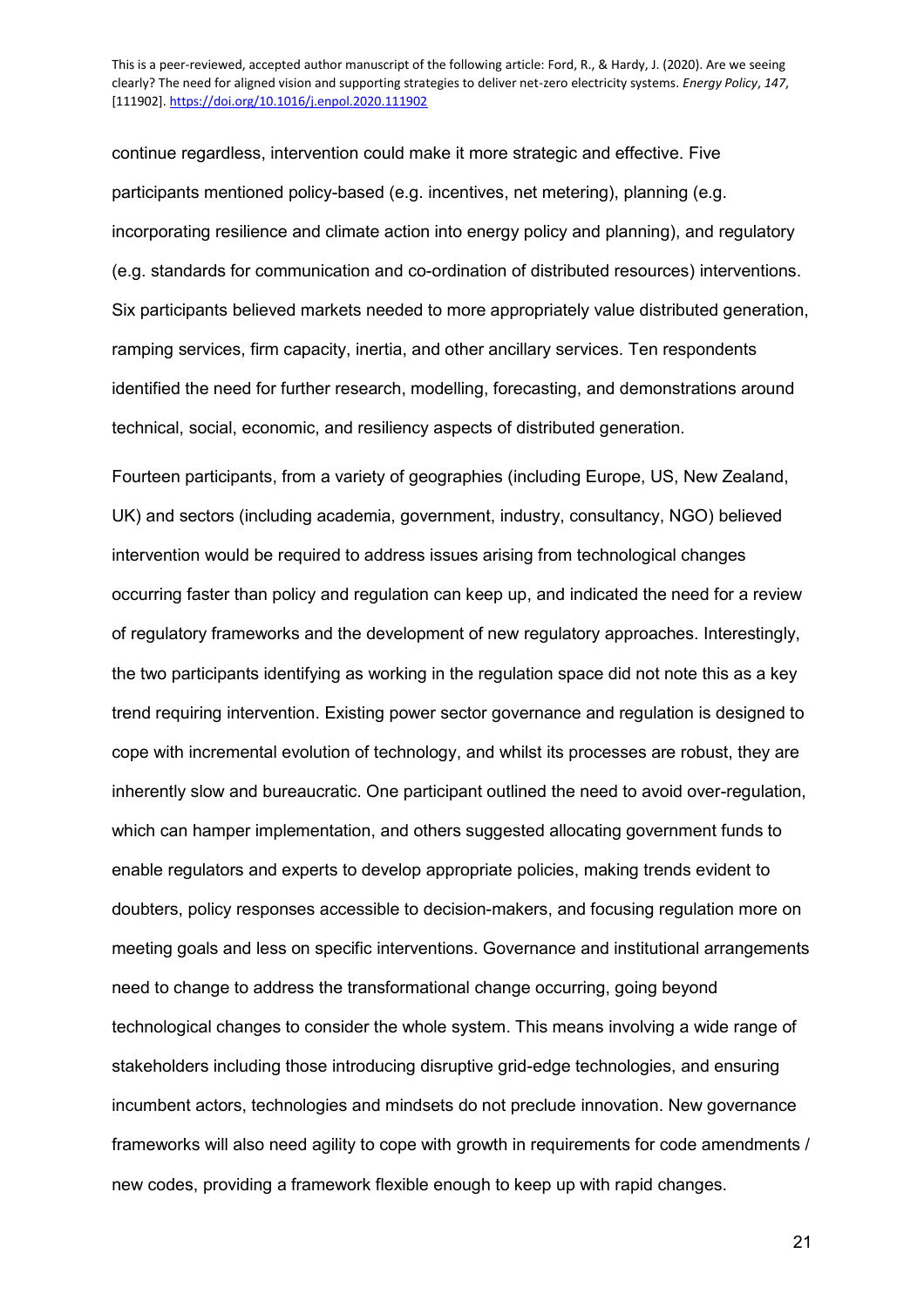Twelve participants across a wide range of geographies and sectors thought the electrification of loads, including growth in the EV market, would require intervention to support the integration of renewables. Participants stressed the need for direct and indirect government support (especially to help new technologies get off the ground) as well as research to understand and support customer behaviour change. For electric vehicles, participants identified that extensive promotion will be needed, as well as regulatory mechanisms (e.g. for charging standards), financial levers, and policy support on issues such as charging points, road access, and parking restrictions for non-EVs. Participants discussed issues around the use of new loads, particularly to support flexibility. One participant believed that regulation would be needed to incentivise electricity use where it is most economic, and that new loads should be responsive to price signals, aligning use with times of low demand. However, another participant identified conflicting drivers to utilising flexibility, and outlined how reconciliation would be needed between network constraint management and maximising use of renewable generation. There is a need to better understand the limits of flexibility for new loads, and identify how markets, regulatory frameworks and governance structures can best exploit flexibility for whole system optimisation that meets the needs of different actors (including end-users and asset owners). Other research was also called for, particularly to consider how to address technical, economic and social factors associated with electrification and/or to ensure this change occurs, as well as research considering cross vector solutions (e.g. dual fuel heating).

#### *3.3.2. Delivering step changes*

Step changes most in need of intervention included: (1) renewable energy costs falling to the point that they drive down the utilisation of fossil plants (mentioned by 17 participants from academia, industry and government across a range of geographies), (2) re-evaluation of wholesale bidding and regulation (mentioned by 11 participants from regulation, academia and consultancy, mainly working in the US, UK, and New Zealand), and (3) distribution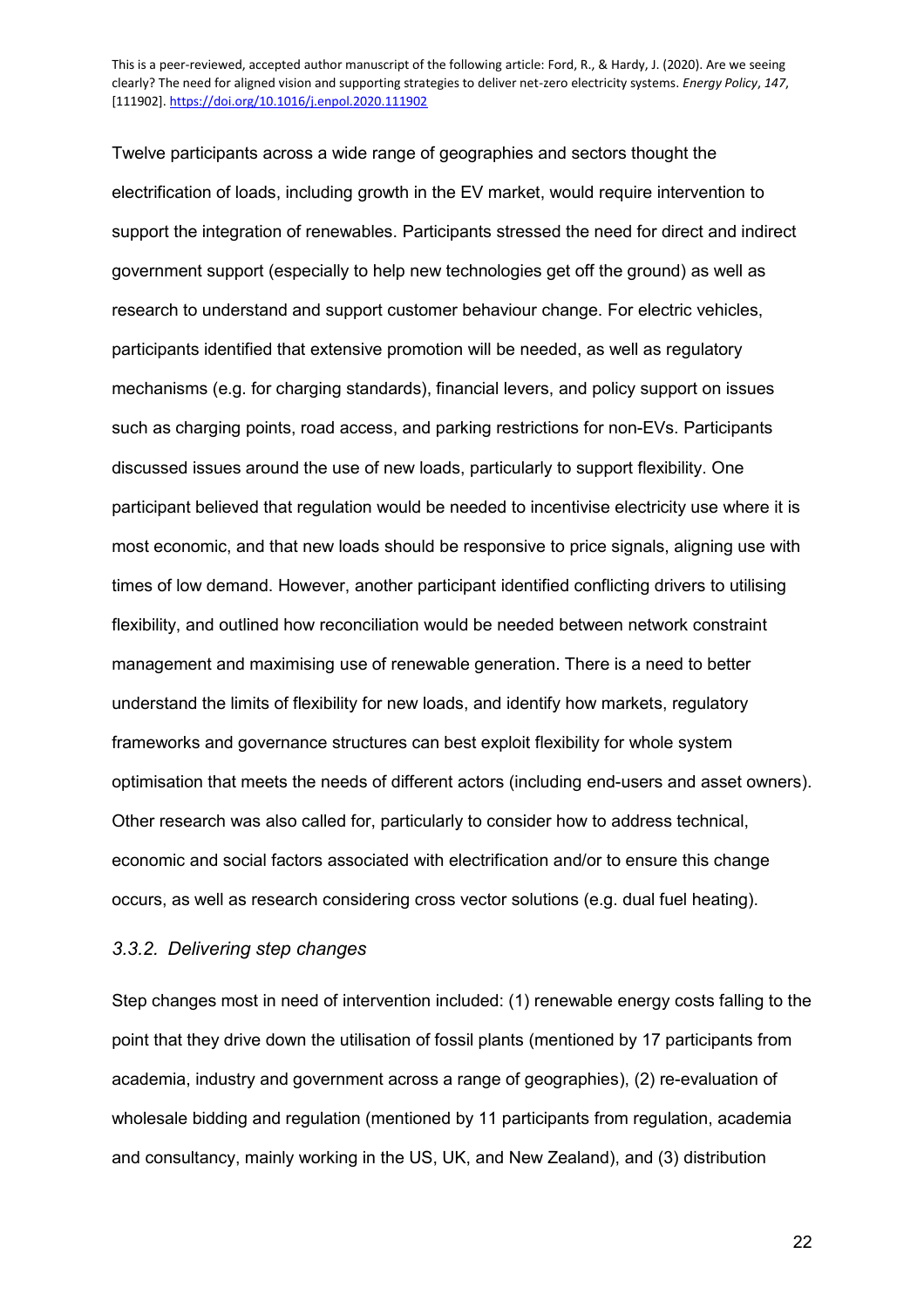network operators taking an increased role in system balancing (mentioned by 13 participants from all sectors apart from academia, working mainly in the UK and US).

One participant indicated that renewable energy costs had already fallen to the point that they drive down the utilisation of fossil plants, and another participant mentioned that they believed this was happening in some places in the world and could happen quite soon in others. This poses a challenge for grid stability given that fossil fuel plants/back-up generators may be needed to fill intermittency, but which lack business models or other financial incentives to get up and running. Participants believe that long term investment signals are required, delivered through a capacity-based market, subsidies, carbon pricing, and other forms of market design to promote investment in renewables, storage, or demand management. Policy drivers were mentioned by participants, as well as policy streamlining to reduce soft costs (e.g. costs related to installation, permitting, marketing and sales) associated with clean technologies, especially solar. Regulation was noted by two participants, to help remove market obstacles to renewables, ensure system adequacy, support the phase-out of thermal power plants while providing employees future employment opportunities, ensure moderate retail electricity prices, and to ensure some transition for rapidly stranding assets. In addition to these measures, two participants identified the need for increased research, development and production funding to drive costs down further, increase attractiveness to investors, and identify how to economically incorporate renewables into the market while minimising risks from intermittency.

Eleven participants believed that the growth of renewables also meant intervention would be required to force markets to re-evaluate their approach to wholesale bidding and regulation. As one participant outlined *"renewable energy integration is already pushing many markets to new places, and the rapid increase of wind and solar may further push the market."* However, if this transition is not thoughtfully planned there could be pain points with incumbents acting in self-interest and not in terms of the wider eco-system benefits, leading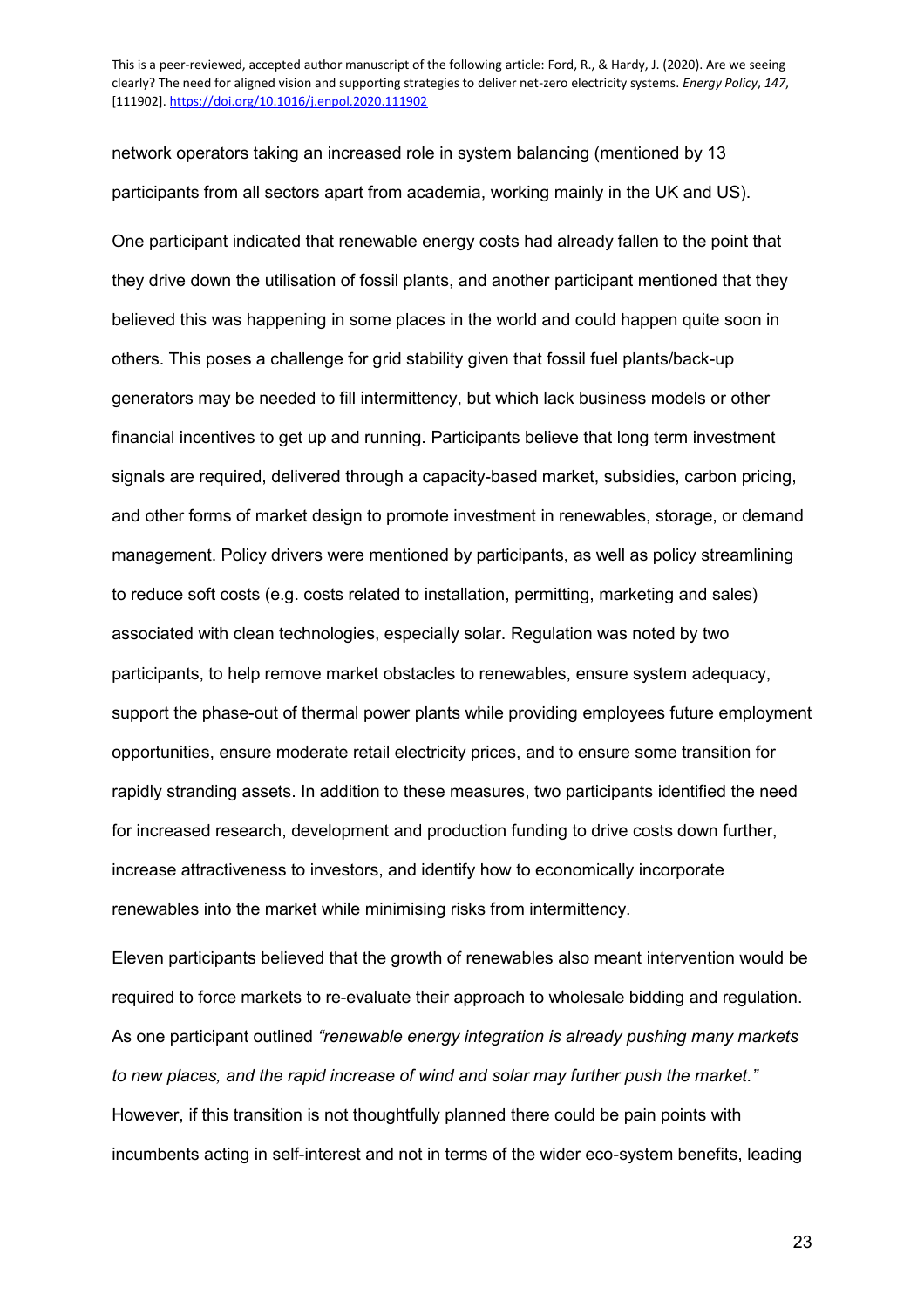to stranded assets and unviable RD&D. For example, incumbents may demand complicated and unfavourable contracts from generators; delay the connection of renewable generation facilities via bureaucratic or 'invented' technical problems; make grid access difficult or very expensive; delay payments to generators or question their own obligations; charge excessive balancing costs; and withhold merit order savings by new renewables from consumers (Lauber and Sarasini, 2011). Some participants called for government intervention to deliver comprehensive energy planning, ensure competition between market actors, and ensure prices reflect system value (including the locational value of generation as decentralised generation and storage become increasingly common). Other participants called for further research to value flexibility, and explore what new wholesale bidding behaviour and regulation might look like, how wholesale market behaviour might change, and identify competitive vulnerabilities.

The third step change related to the emerging role distribution network operators may play in system balancing. System balancing in distribution networks is likely to become a bigger challenge as more renewables are added, but the precise scope of the future distribution system operator (DSO) and how they will interface with a (more independent) system operator (SO) remains uncertain. Localised system balancing as well as, or in addition to, active network constraint management is not yet established, and research is needed to explore system operation at the distribution level, impact on the wider system, and the role of the DSO. Additional research in the impacts of increased distributed generation penetration, particularly in areas of network stress will be valuable, as will a greater understanding of the effect of end-user engagement on system operations. Simulations of different scenarios could help DSOs anticipate their future role, and improved information technology will support local forecasting and system balancing.

*3.3.3. Driving innovation*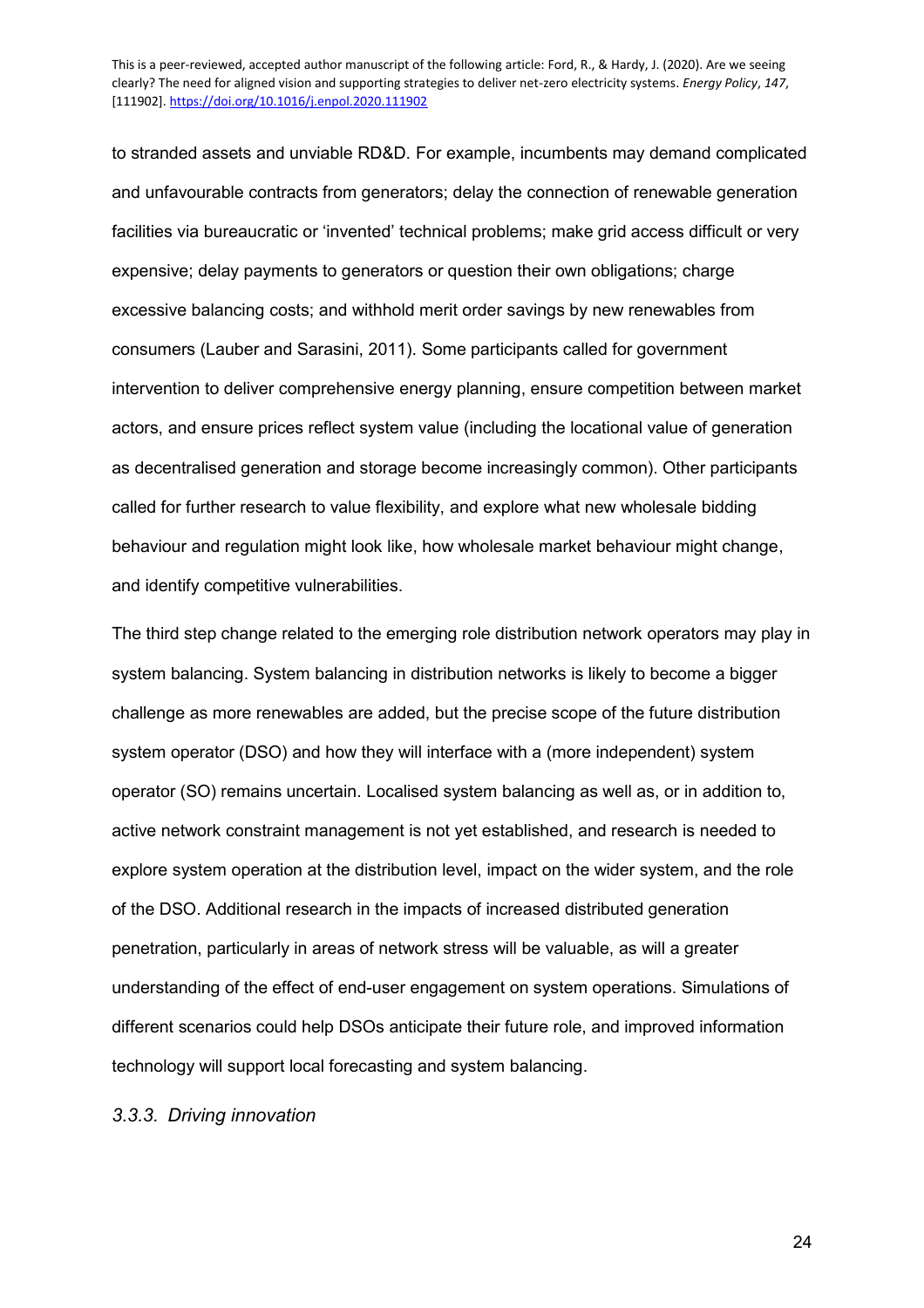The top innovations identified in the Round 2 survey clustered into three main categories. The first relates to the market and regulatory framework changes needed to ensure consistency with a low carbon future, and includes:

 a holistic and comprehensive redesign of energy markets and regulation, highlighted by 8 participants with geographic expertise in the UK (3), US (4) and Europe (1)

 strategic thinking and planned investments in electricity grids, noted by 11 participants with geographic expertise in the UK (4), US (3), NZ (3) and Eastern Europe (1)

 new pricing mechanisms, mentioned by 12 participants with geographic expertise in US (5), Europe (3), NZ (2) and the UK (1).

Findings show that despite differences across geographic areas, including different rates of progress, policy approaches and regulatory frameworks, there was consensus that intervention was urgently needed to deliver strategic thinking and redesign policy, market, regulation and pricing structures.

Participants identified that existing market and regulatory frameworks are the result of incremental power system evolution, and while they have delivered pragmatic and effective solutions to date, the current energy transition requires transformative rather than incremental change. This is due to increased complexity from new grid and grid-edge technologies and the emergence of new actors and business models leading to an urgent need for new technical and market functionality, which is unlikely to be delivered under existing regulatory, market and governance arrangements. A greater understanding is required to identify net benefits, winner and losers, the role for incumbents, and the future for existing assets and new investments.

Many participants believed further research is required into alternative market models, including specifications for how enabling frameworks that can deliver transformative (rather than incremental) change would operate. They also discussed the role for carbon markets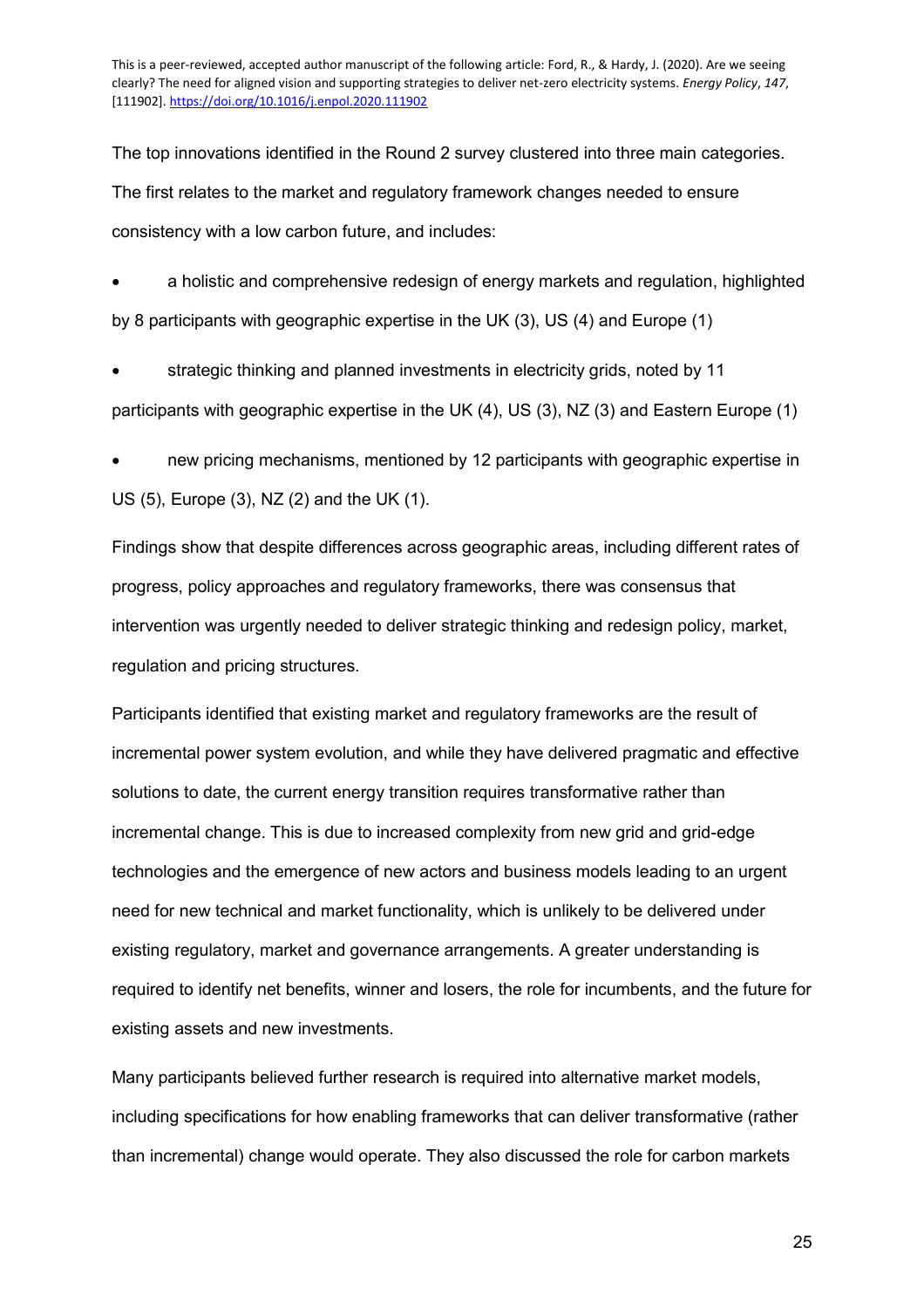as well as existing energy and capacity markets; costs and pricing implications in shifting to maximum demand pricing alongside pricing for energy units; flexibility tariffs; and mechanisms that bundle transmission, distribution, energy market, and ancillary service prices into a delivered real-time price to the end user. Participants believed that more consistent and long-term policy strategies would be required to send appropriate long-term investment signals, such as investments in transmission network expansion to bring more renewables into the market. They also outlined the need for change to be led by government and regulators (consolidating dispersed interests), supported by the academic community and industry, to deliver broadly accepted frameworks and processes.

The second main area relates to innovation in clean energy technologies, particularly:

 clean electricity generation (which could lead to cheaper power, higher returns on energy production, and maybe a completely new way of delivering power) mentioned by 12 participants with geographic expertise in Europe (2), UK (2), US (5), Africa (1) and New Zealand (1)

 cost effective storage (including inter-seasonal) solutions (which could provide a massive catalyst for structuring a new and cleaner energy system) mentioned by 9 participants with geographic expertise in the UK (4), US (2), New Zealand (1) and Africa (1). Participants mentioned a range of different technologies, including bioenergy, small modular nuclear reactors, lower cost wind, clean coal, carbon capture and storage, flow batteries, and zinc air batteries, and outlined that the focus should be on delivering low carbon, economic and dependable power to the grid. However, they also believed that more technological research would be required to develop solutions, and government intervention (e.g. subsidies, market incentives, polices) would be needed to deliver these and remove risks from early stage R&D.

The third key innovation area requiring intervention is related to smarter network management, including: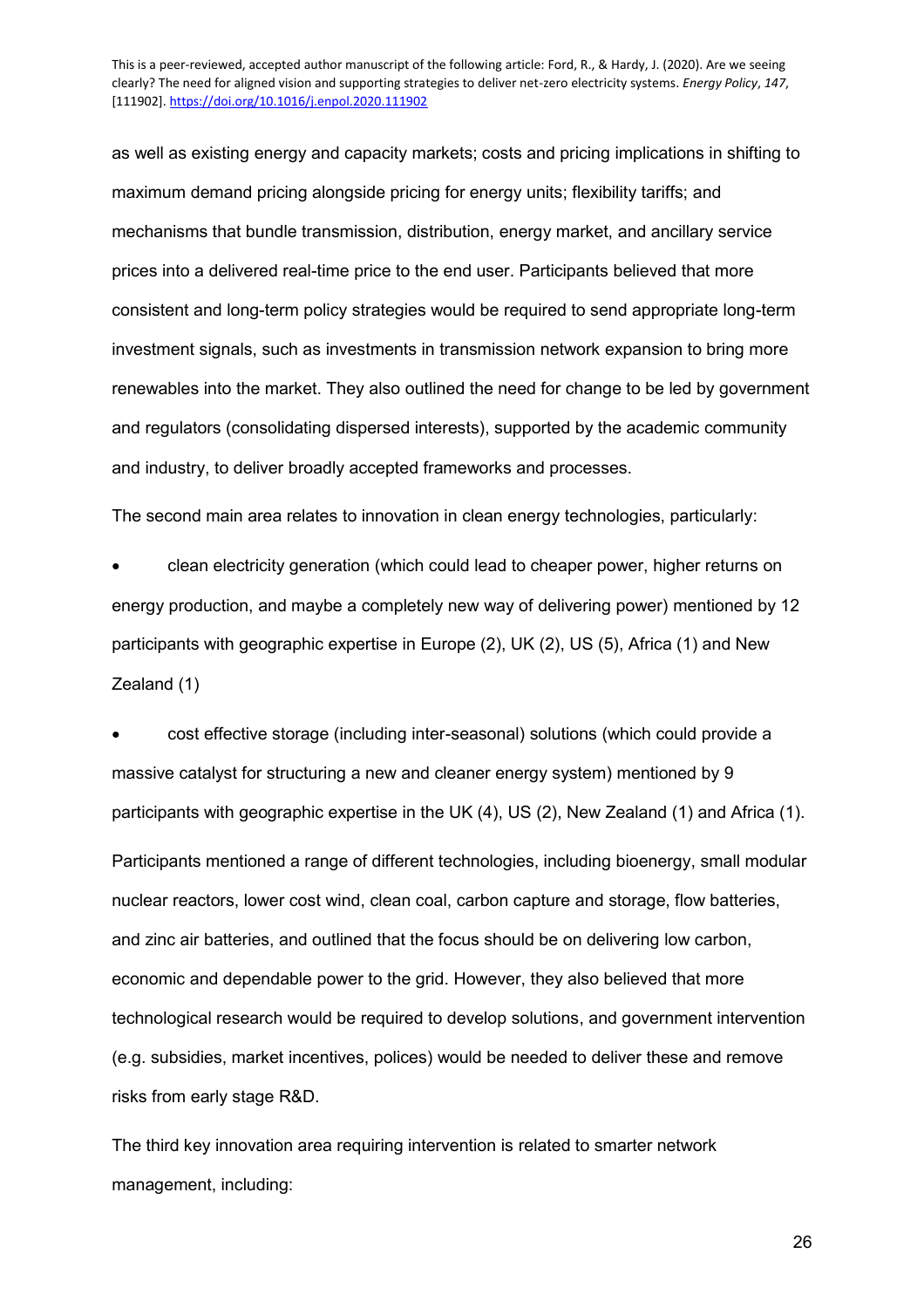• the use of multiple data streams to optimise power control in grids, mentioned by 10 participants with geographic expertise in New Zealand (2), US (4), UK (4), and Europe (2)

 intelligent charging of electric vehicles, mentioned by 13 participants with geographic expertise in US (4), Europe (3), UK (4), New Zealand (2)

 standardised and easy to use smart management paradigms for home, neighbourhood, commercial and utility levels, mentioned by 4 participants with geographic expertise in US (2), UK (2)

Participants outlined the need to create a roadmap for how information can be mined and used to improve decision making activities. Further R&D into systems than enable a "decentralised, responsive, EV friendly grid that has greater democratic input while being able to provide security of supply" and avoid "system shocks (e.g. mass switching of appliances causing potential frequency excursions and even system collapse)" is required. Improved sensors and controls may be needed, and interoperability will be a key element as multiple data streams will have to be coordinated and integrated, all the while ensuring data and cyber security. One participant outlined the lack of a system architecture to deliver this, making it a priority area for R&D. Another participant outlined the need for government to take a more active role in planning and delivering energy policy that supports the integration and use of data streams. Intelligent charging of electric vehicles, including vehicle to grid technology, provides an interesting use case in which end-users must be engaged, and further research is required to explore issues around battery life, revenue streams, usage patterns (i.e. so recharging patterns and frequency can be better predicted), and EV owner flexibility (i.e. to what extent they are prepared to relinquish control and at what price point). Finally, standardisation (e.g. around communication systems) will be key to enabling different data streams to be *integrated* and *used* to optimise energy flows.

### 4. Discussion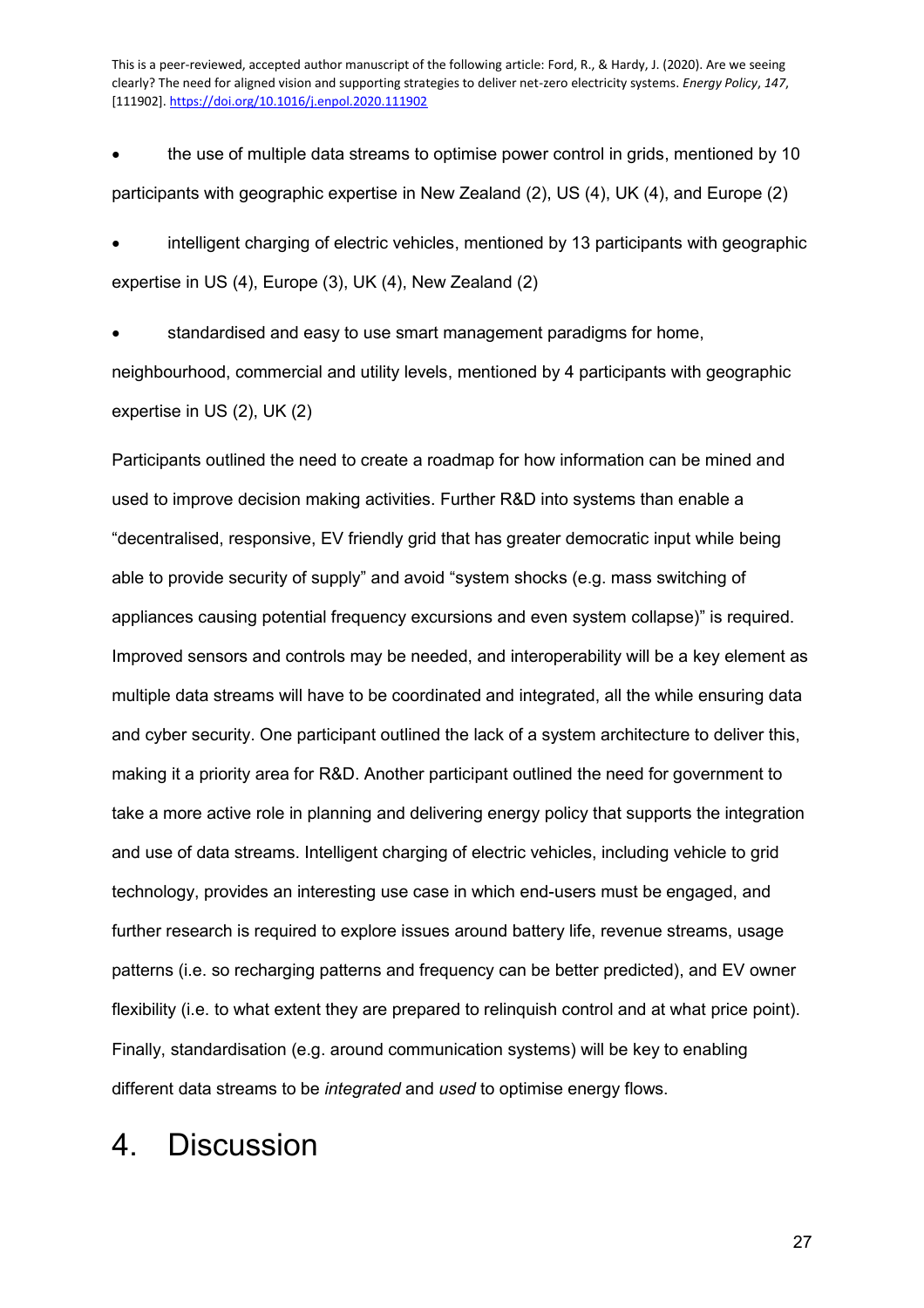While this study did not identify a single vision of what a future net-zero energy system would look like there was consensus that renewables would play a much bigger role, drive down the utilisation of fossil fuel generation, and impact electricity market operation. Electricity systems are likely to become more decentralised, and new demand side technologies (e.g. storage, EVs, heat-pumps) could see homes and businesses becoming active energy participants. Decentralisation will also place more emphasis on distribution network operators taking an active role in local system operation and balancing.

New approaches will be required to manage increasingly decentralised, multi-vector energy systems. This includes IT and data driven smart grids capable of intelligently and autonomously optimising networks and assets. To drive optimisation, pricing mechanisms that account for real-time (and environmental) costs of energy generation and network capacity will be required. In turn this may require market and regulatory reform.

Sustainable hydrogen and carbon capture and storage, whilst relatively unlikely to manifest within a 5-year time frame, could nonetheless prove disruptive to how future energy systems develop. For example, hydrogen availability could affect transport and heating and cooling decarbonisation pathways by complementing or substituting electric vehicles and heating systems.

While there was some uncertainty around which technologies would prevail in future electricity systems, the key message emerging from the study was the need for a rapid transformation of policy, regulation, markets, pricing, and governance. Participants were clear that the challenges did not lie with the technologies, but rather with delivering an aligned vision, supported by institutional structures, to incentivise, facilitate, and de-risk the delivery of a completely different type of electricity system. The following sections discuss these issues further.

4.1. Visions and leadership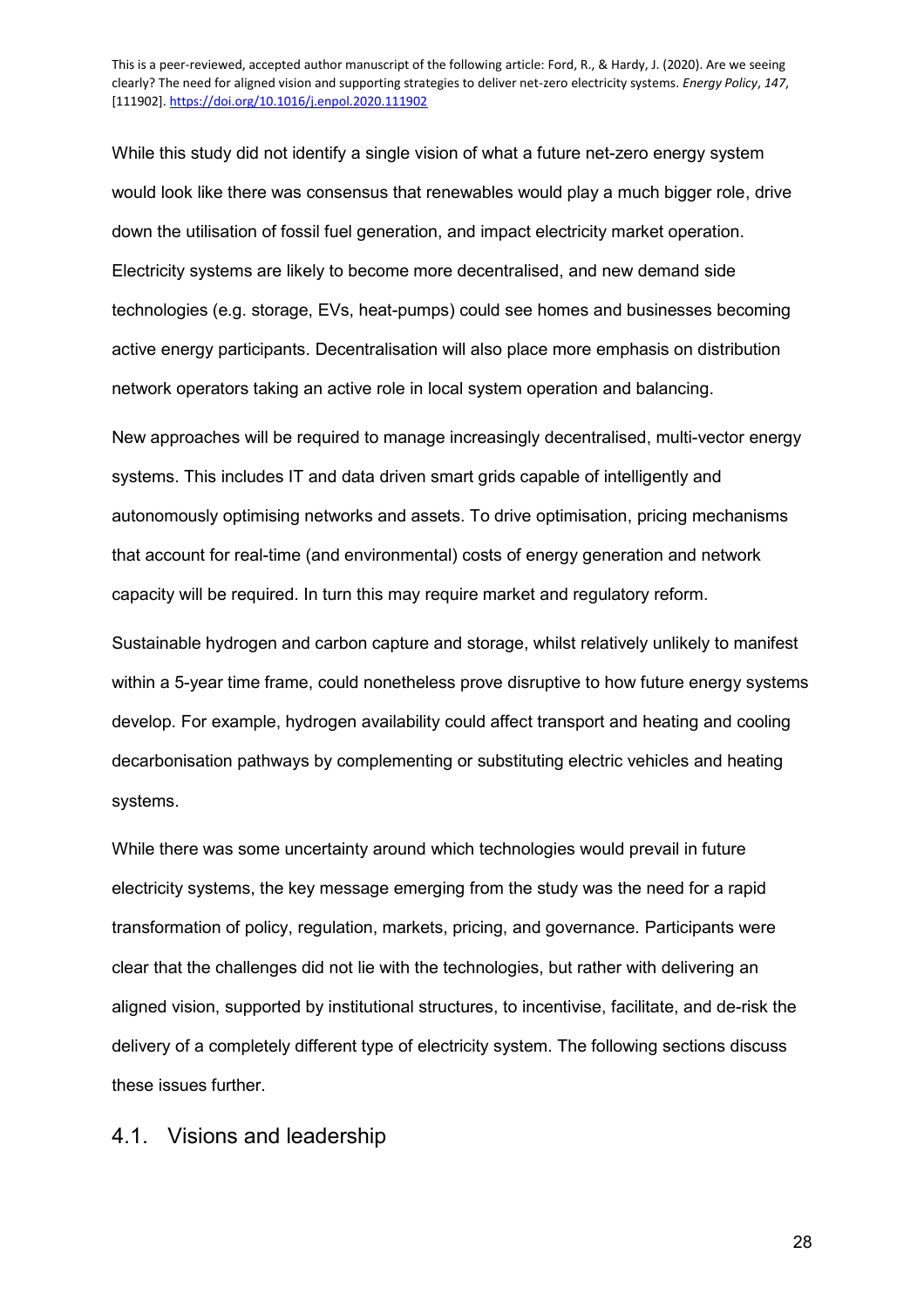Participants indicated that a number of trends, such as increasing penetration of affordable renewable power, energy storage, electric vehicles and decentralisation, will happen whether or not governments, policymakers and regulators desire it. This entails substantial energy system transformation and could be disruptive, even chaotic, if unplanned or unexpected. Participants outlined a range of measures that could comprise a 'vision' for "system-friendly" energy system transition, including:

• Price signals to appropriately value externalities (such as greenhouse gases), distributed generation, demand-side technologies and approaches (e.g. storage, demandside management) and smart grid operation and balancing

 New markets and approaches to policy and regulation to enable smart local energy systems to emerge

- A transition to IT and data-led smart energy systems
- The emergence of new actors and a change in responsibilities for incumbents

Future electricity system 'visions' will be place and context specific, thus any lessons from this study will need to be translated into local context. However, at a high level there was consensus that more consistent and long-term strategies and signals would be needed to send the right signals to investors, and this should be led by government and regulators working with the academic community and wider industry to consolidate dispersed interests and provide an aligned approach. Specific measures are discussed in more detail below..

### 4.2. Price signals, incentives and market reform

Future electricity systems dominated by zero-marginal cost variable output renewables cannot operate on the same basis as traditional, centralised, fossil-fuel led electricity systems. Future systems will need to value renewable (including distributed) generation,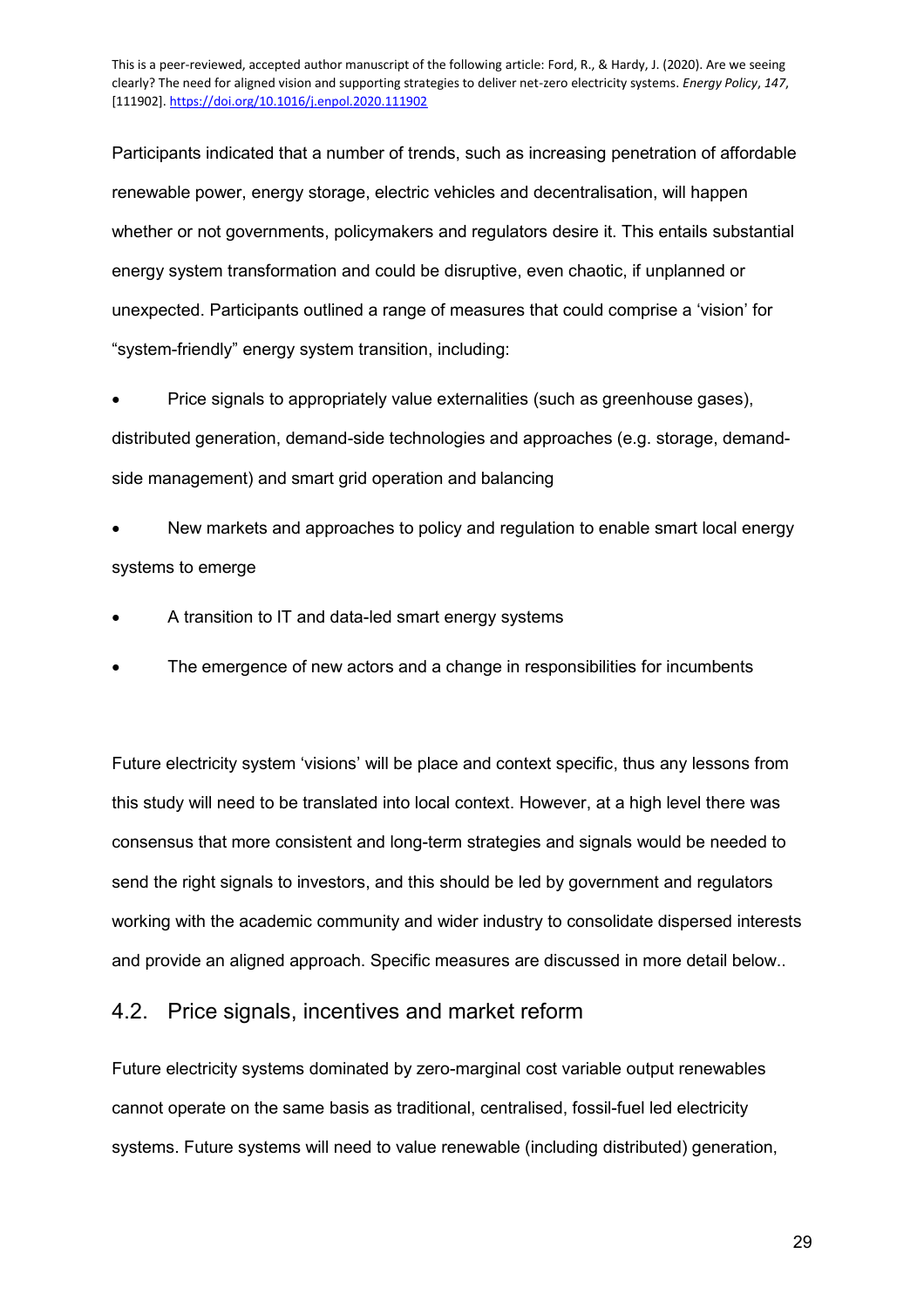balancing and ancillary services (including firm capacity and managing inertia) and incentivise smart grid operation (including, for example, maximising local consumption). Participants outlined the need for a holistic and comprehensive redesign of energy markets and network regulation to ensure they are consistent with a zero-carbon future in terms of market access, scale, and network complexity. Innovative measures, including more strategic thinking around investments and shifts in pricing mechanisms will be important across a wide range of geographies to deliver on the goals of the Paris Agreement while ensuring power systems remain reliable.

Markets will have to evolve to support the shift toward distributed variable renewable resources with high capital and low- or zero-marginal costs. The existing market paradigm namely that short run marginal costs can be used to rank despatch priorities - will become increasingly irrelevant, and trading windows may have to shift closer to real time to more effectively incentivise the use of renewables.

It will also become important to consider how markets provide long-term investment signals to developers, asset owners, and utilities, especially as penetration of renewables and corresponding frequency of zero-price hours of electricity increases. In recent years this has seen the emergence of capacity markets in some nations, which aim to tackle issues related to investment recovery, system adequacy, and security of supply, although their effectiveness in different jurisdictions varies.

#### 4.3. Governance for smart and local energy

Institutions will need to evolve to support two emerging trends: (1) increasing prevalence of cyber physical and "smart" systems, and (2) incorporation of local actors and the diversification of roles and responsibilities.

#### *4.3.1. Smarter energy systems*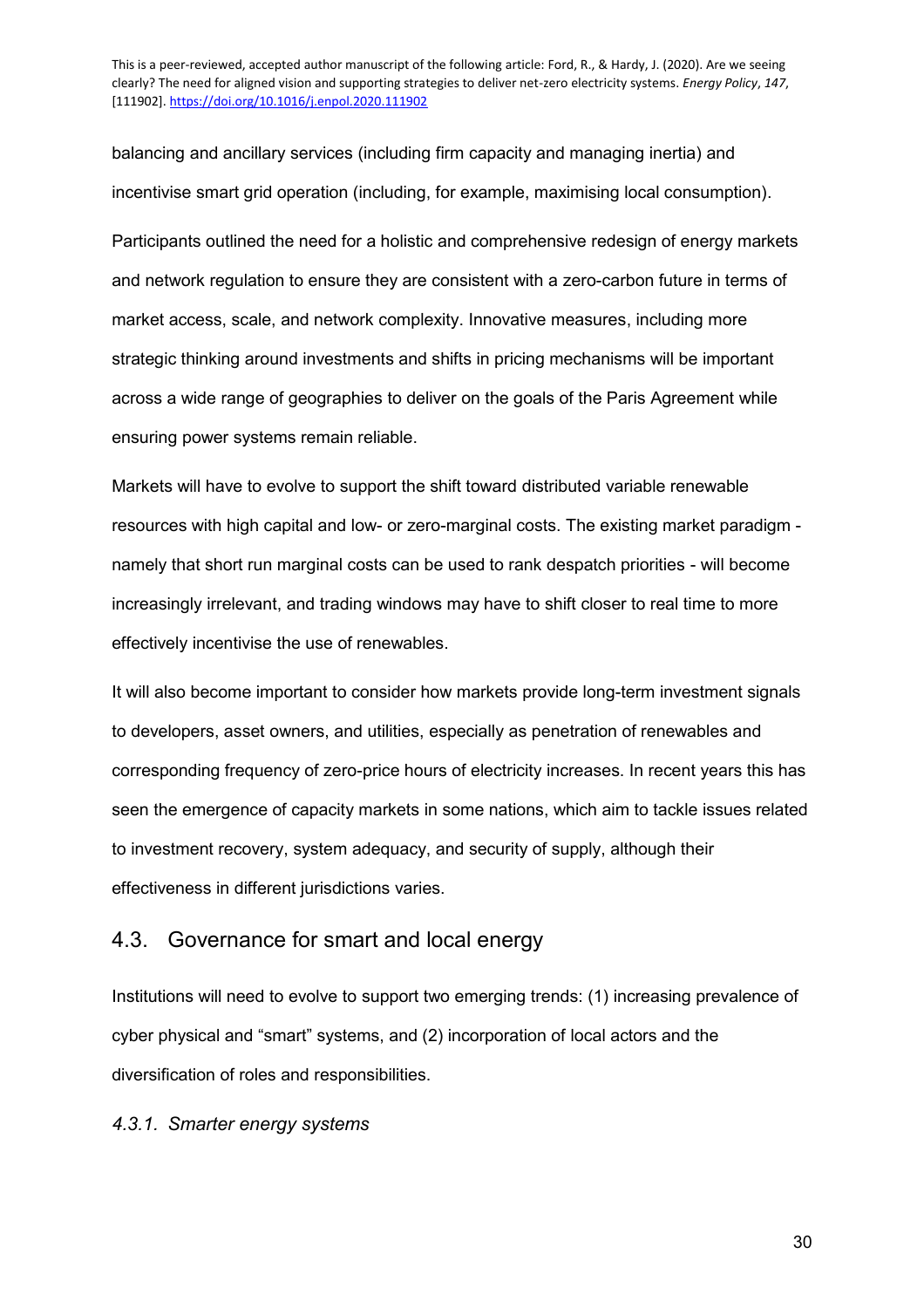IT and data enabled 'smart grids' are a key enabler of energy system transition, offering the possibility of optimising more complex local and national energy systems. However, this requires multiple data streams to be available, devices (such as distributed generation and electric vehicles) to be visible, and the enabling sensors, IT and control technology to be available, tested and integrated. With increasing digitalisation of energy systems, interoperability and cyber security become critical factors. Standardisation or convergence (e.g. around communication systems) is key to enabling different data streams to be integrated and used to optimise energy flows. Novel system architectures using multiple data streams to optimise across a range of temporal and spatial scales need to be developed, making this a priority area for R&D.

Opportunities provided by more granular data and more complex control must be considered holistically; as well as supporting operational system optimisation, "smart" energy systems also provide enabling capacity for other aspects of the transition including technical operations, value propositions, and business models. This may require government to take a more active role in setting the vision and governance structures for delivering a future-proof digitalised energy system.

#### *4.3.2. Local actors and diversification of responsibilities*

The anticipated energy system transition seems set to engage more actors at local scales, including end users. Shifts in opportunities to access value on both the supply and demand side makes it increasingly important to rethink market design to level the playing field for all actors. Although political will may be limited, and there may be resistance from powerful incumbent organisations, holistic changes to markets and network regulation could see the unbundling of utilities opening up the space for new actors. If they can overcome market entry barriers, this could see a rise of new electricity system actors with focus on local and sustainable energy, giving rise to new business models that support the changing nature of electricity end-users. While willingness from Government and industry could present a major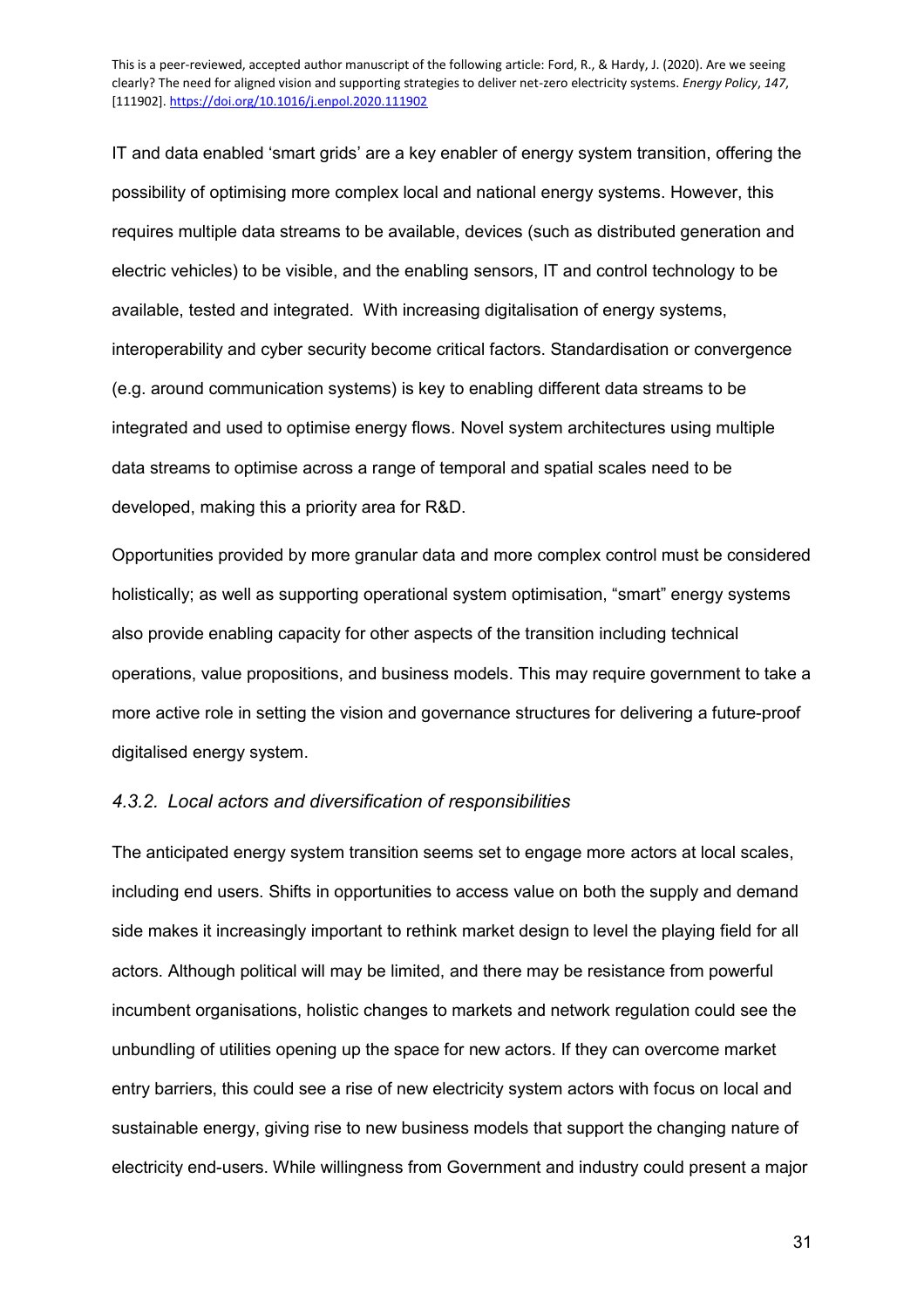barrier to action, there could also be political recognition in creating new rules appropriate for a decentralised and democratised electricity system. Such a major redesign would also require significant intellectual capital and regulatory support to deal with the associated complexity. This raises questions around leadership, and the lack of clarity around who could drive the transition, including overhauling current market and governance arrangements to deliver a system more able to cope with the rapidly transitioning sector.

New business models will be required to deal with the increasing number of system actors and complexities, particularly to optimise bi-directional electricity grids in a way that is attractive to all consumers, including prosumers. It is important to incentivise consumers to remain connected to the grid, as they go off grid it could lead to challenges around paying for the fixed costs of energy infrastructure. In essence wealthy prosumers might disconnect leaving poorer consumers to pay for the grid. It is important for policies to refrain from focussing only on prosumers and risk neglecting vulnerable customers.

#### 4.4. R&D and knowledge

In discussing interventions to promote trends, step changes, and innovations toward renewables, the need for additional research was mentioned 55 times, including technical research (e.g. new storage technologies), social research (e.g. adoption and use of new technologies), research on markets and regulation (e.g. shifts in wholesale bidding behaviour and regulation), and research around impacts (e.g. localised emissions reductions). There is also need for whole system research (e.g., energy system operation across vectors), and to model and manage extreme scenarios and their implications (e.g. black start scenarios and policy implications).

A second related discussion focussed on research, development and demonstration to facilitate cost reductions and innovation in clean energy technologies, and establishment of viability of low carbon strategies, e.g., decarbonisation of heating and cooling. There are barriers, largely due to the lack of favourable regulatory frameworks, and risks of funding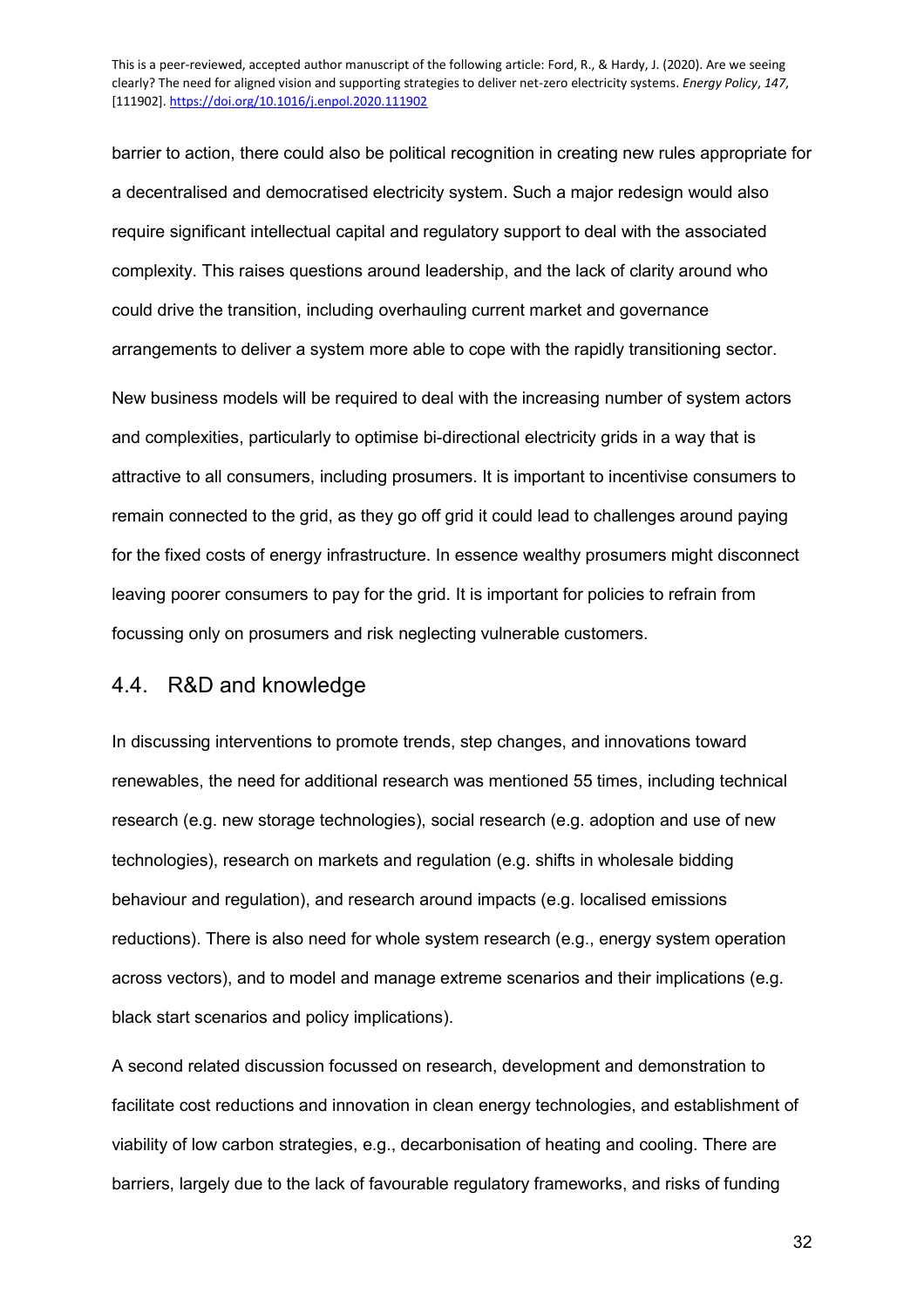reductions resulting from political changes (and the desire for re-election). However, one participant mentioned that government commitments (e.g. to a credible 5th carbon budget in the UK) could be a key enabler along with favourable funding/tax arrangements.

The third discussion around R&D and new knowledge related to the workforce, who lack skills to support the energy transition and manage the emerging energy landscape. This is already a significant challenge - with a potentially less stable geopolitical landscape, and a Brexit impact (in the UK) on freedom of movement, coupled with the UK simply not generating enough home-grown engineering talent - managing a complex energy system in today's environment will become extremely difficult. In a future, more complex energy landscape, engineering will be a critical national resource – yet, according to one participant, one which is underinvested in and takes a long time to build.

# 5. Conclusion and Policy Implications

The pace of change is an important consideration arising from this work. Many of the trends outlined by participants are already manifest and the pace of change expected to increase over the next five years. As such near-term decisions to both support (e.g. facilitate technology roll out at a rate commensurate with targets) and manage (e.g. implement changes to market design and deliver smarter grids) are imperative. It is a critical window for policy action.

### 5.1. Policy Implications

Alongside the rapid pace of change policy makers must account for, there remain multiple uncertainties on how specific solutions will work together to deliver a highly renewable, netzero electricity system. Any decisions made now may need to be adaptable to future disruptions. An important consideration within this is how to soften the blow for those businesses and technologies that will effectively be replaced by this transition. Failure to do so could result in incumbent drag. Some decisions, such as on the strategic role of hydrogen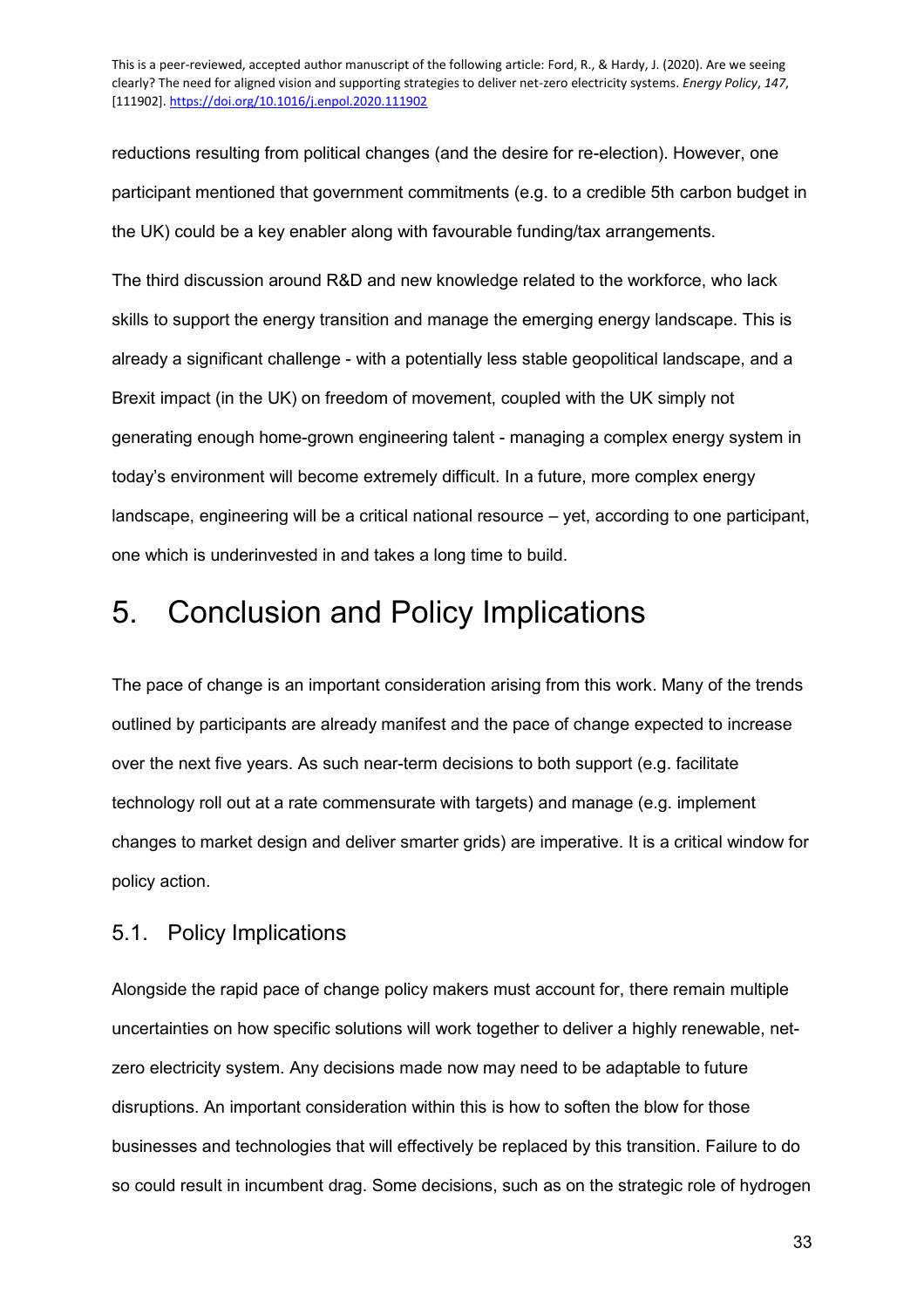and / or carbon capture and storage, appear longer-term. However, if these approaches feature as a key component of future energy strategy, such as is the case in the UK net-zero target, it may be necessary to adopt policies to accelerate them, aligning future long-term visions with more immediate strategies and policies to deliver them.

Clearly there is a role for government and relevant institutions in zero-carbon transformations. Participants discussed the need for decisions and steer on a number of strategic issues, initially on big picture areas such as future energy vision, but also on issues such as market structures, energy pricing and smarter network operation. In effect these decisions serve to reduce uncertainty for energy system actors and consequently support investment through mitigation and / or reduction of key risks (e.g. wholesale and pricing reform to give certainty on future revenues for zero-carbon generation).

Linked with the previous point on decisions, there is also an issue of how future energy systems will be governed. Participants alluded to futures with an explosion of technologies and actors, including substantial new activity at the local level. This indicates several issues. First, there is a role for policy in creating space for new actors and energy business models aligned with futures energy visions to emerge; aligning vision with strategic innovation. In the UK, Ofgem's regulatory sandbox is an example of a niche created to allow business model experimentation (Ofgem, 2018). Second, given that participants expected significant decentralisation of energy systems, there may need to be commensurate decentralisation of policy and regulatory functions and institutions, while maintaining alignment across scales to deliver on national or centralised future energy system visions. Third, new governance issues are expected to emerge in a data- and IT-led future energy system, these include data protection and cyber security.

Finally, support for innovation and skills will be required. Participants clearly outlined a vision for future systems where new technologies and business models emerge, potentially replacing incumbents. There is a clear role for government and related institutions to create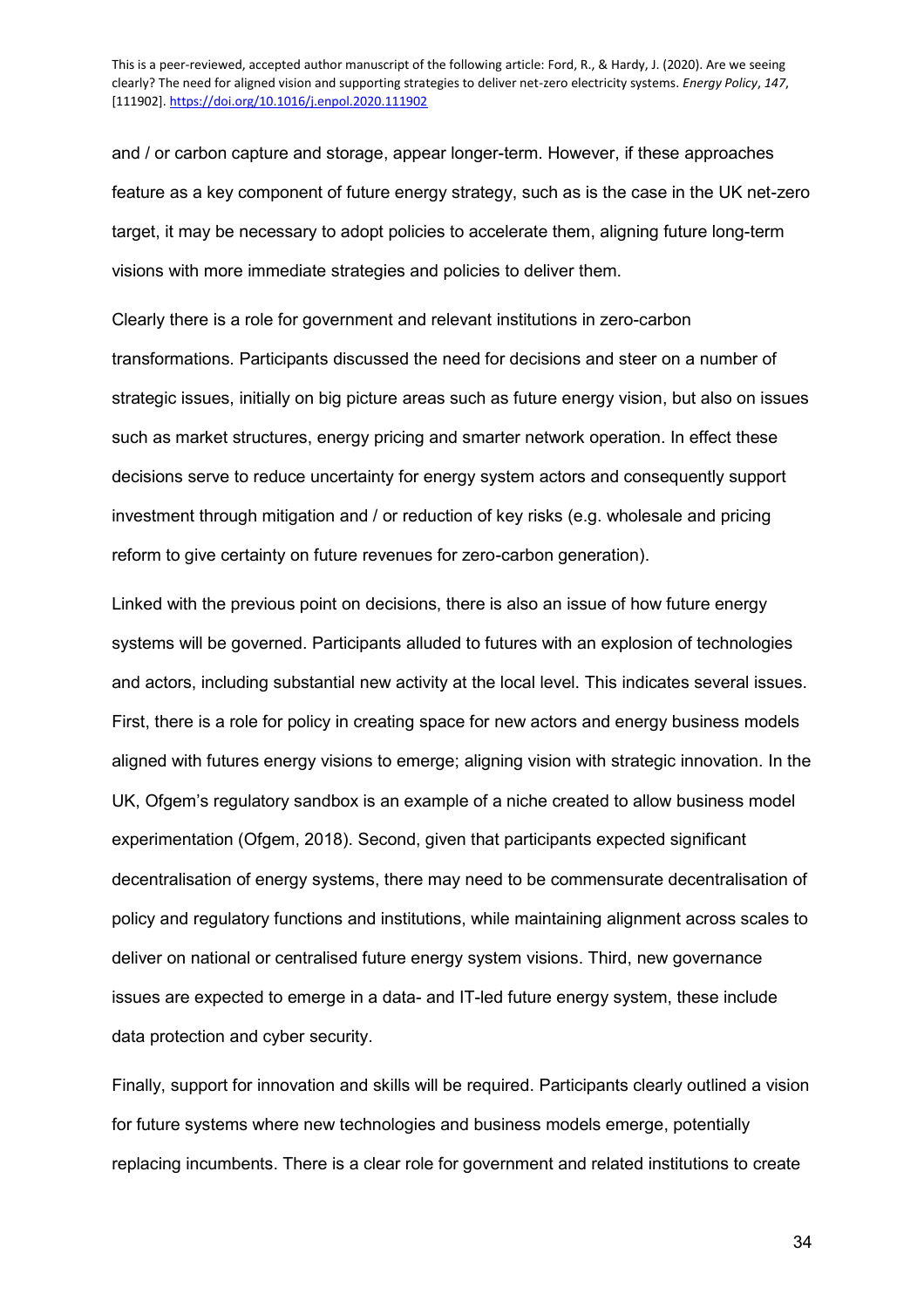an environment where research, development, demonstration and deployment can work in an aligned manner to deliver technologies, system integration and business model innovation at a rate commensurate with zero-carbon energy systems. Alongside a transition in the skills required is an important component of zero-carbon education and immigration policy. This includes consideration of re-skilling those whose jobs are displaced in the transition (e.g. mechanics working on internal combustion engine vehicles).

#### 5.2. Concluding remarks

This paper set out to explore the trends, step changes and innovations that could impact the integration of renewable energy into electricity systems, stimulating cross sector engagement on key issues and exploring policy implications. The 3-stage Delphi study captured insights from over 60 participants with expertise from a variety of countries around the world, providing good geographical diversity. In the first round the 61 respondents came from a variety of sectors, however, the second round was perhaps a little over-represented by academics/researchers and lacked representation from community energy groups and regulators. While drop off is anticipated between rounds, the findings – particularly from round 2 during which prioritisation of trends, steps changes, and innovation occurred – may have been skewed by this distribution of respondents.

Furthermore, while the study explicitly sought respondents from across the electricity sector to address the question around integrating renewables, the findings highlighted the need for more joined up, whole systems thinking that may extend beyond the traditional energy sector. For example, some participants identified the potential impact from new roofing technologies, block chain development, big data and smart cities, urbanisation, and new business models such as "comfort as a service". This illustrates how the electricity system is inherently interconnected to the wider economy, and as a consequence the range of participants' expertise sought for this study may have been too narrowly focussed on the electricity sector. Furthermore, the future may see increased cross-vector approaches to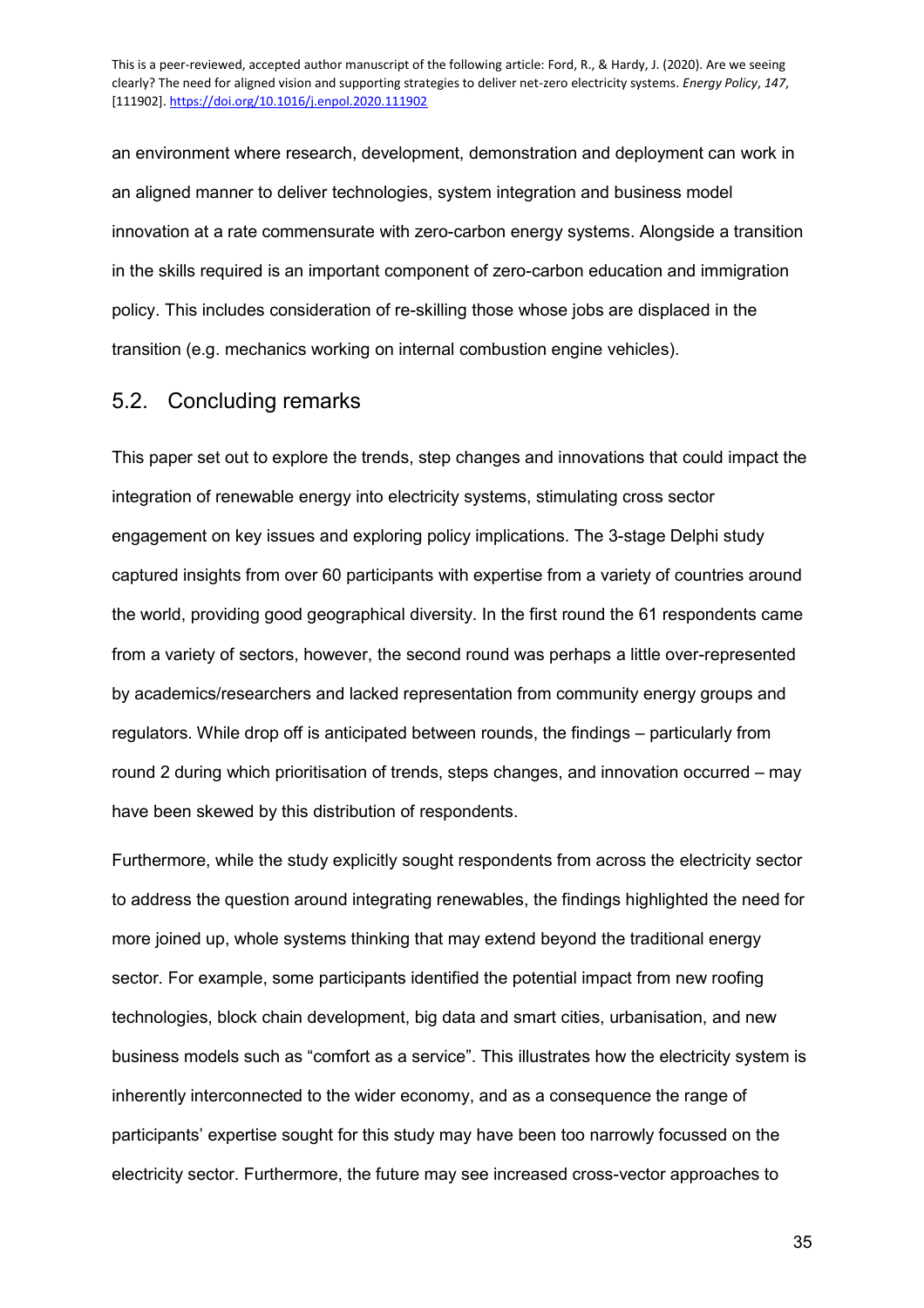energy system decarbonisation, extending beyond the integration of renewable energy into electricity systems, and focusing on integrated approaches across power, heat and transport, to enable whole system transition. In this case future work may benefit from considering the wider challenges related to delivering a net-zero energy system rather than focussing on each vector independently.

Findings showed that participants believed a zero-carbon electricity system to be plausible, either through 100% renewables coupled with storage and demand response, or base-load nuclear, biomass, or carbon capture generation. While there were discussions around the viability of various technologies that might underpin this (e.g. chemical storage solutions, affordable carbon capture and storage, methane-to-hydrogen), the key challenges were not technological. Instead, they revolved around the creation of a sector wide vision, supported by aligned policies and strategies commensurate with required pace of a net-zero energy transformation.

Intervention was considered necessary to address these big picture issues, which include a transformation in market structures, energy pricing and network operation. However, there was a lack of clarity around who could deliver this vision, given the increasing diversification in roles and responsibilities for energy system planning, management, and operation. Leadership, which was considered necessary to support change, would require an overhaul of market and governance arrangements to create an institutional framework more able to cope with the rapidly transitioning physical system.

This work considered a five-year timescale, which demonstrably set a boundary around the technological and institutional changes that were discussed. Innovations reducing costs of storage technologies were believed most likely to have an impact on the energy system but less likely to occur; carbon capture and hydrogen were believed unlikely to occur at all; and inertia in policy making, governance and market and regulatory frameworks were anticipated to reduce the impact that other advances could make. Future work would benefit from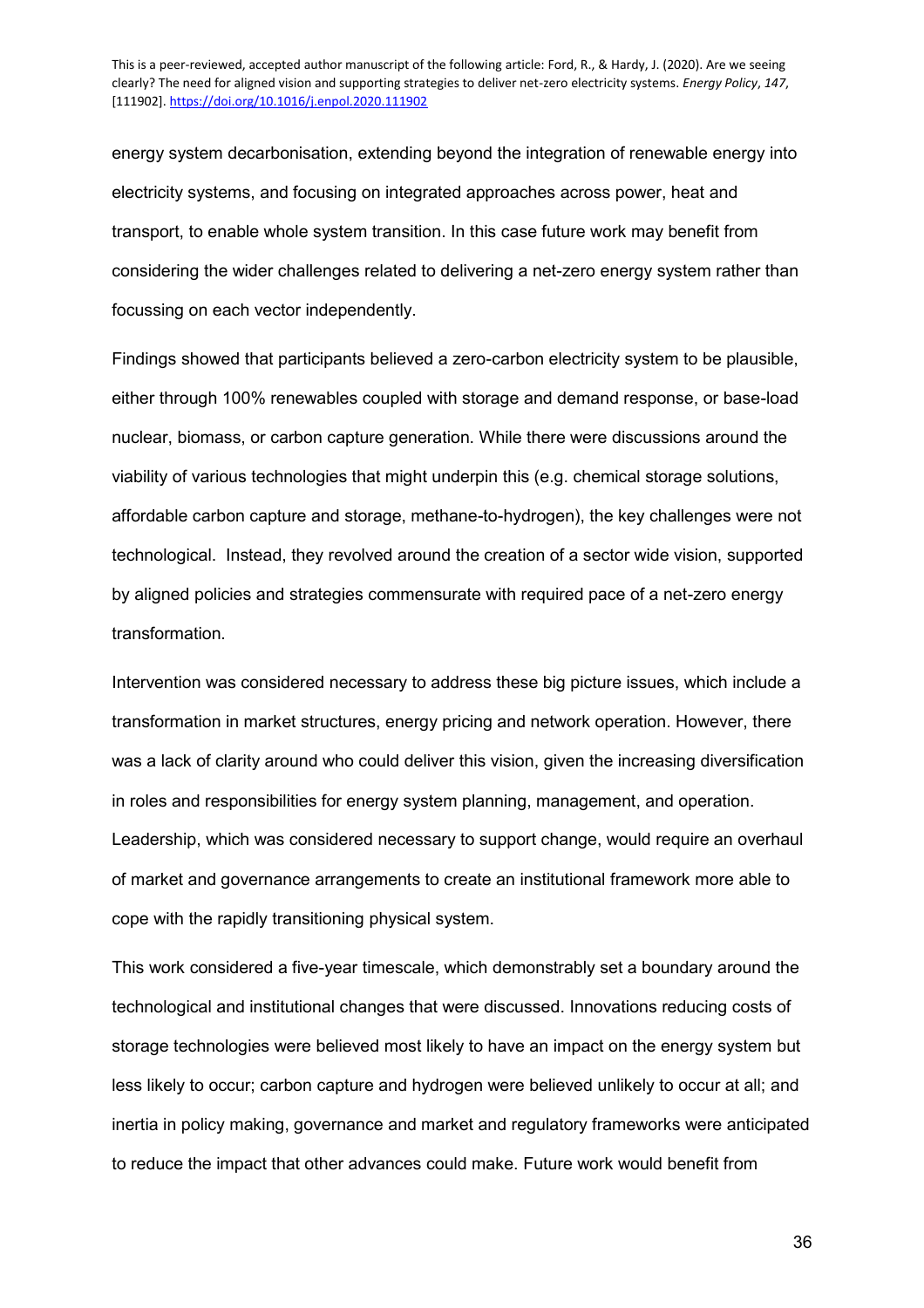looking across a range of time scales, exploring actions required in the short, medium and long-term, and the differences in uncertainties surround them.

Another challenge that emerged relates to the differing levels of specificity across trends, step changes, and innovations identified by participants. For example, the step change "Renewables will reach a point that forces markets to completely re-evaluate wholesale bidding and regulation" is relatively broad compared to "Distribution network operators will take increased role in managing system balancing" or "The price of new EVs will become lower than that of an equivalent standard car leading to rapid EV uptake". Although it's not clear that these different levels of specificity affected prioritisation in Round 3 (in which both general and more specific measures were prioritised), there may have been some ambiguity in how participants interpreted more generalised statements, which may have affected their suggestions for interventions. Throughout the Delphi study we tried to ensure statements accurately reflected the issues raised by participants, but further work may benefit from a more detailed exploration of the varying interpretations around less specific trends, step changes, and innovations, and the corresponding interventions required to address them.

Further work could also explore how participants perspectives differ according to their positioning within the sector and their geographical location and the wider context within which their energy system is situated. While this work has been particularly illuminating in highlighting consensus between experts working across different parts of the sector (industry, government, regulation, academia, etc.) and across a wide range of geographies, we were not able to deconstruct responses according to these variables.

Finally, given the current global situation created by COVID-19 and its impact on the energy sector more broadly, it would be useful for future work to consider how the energy system transition is situated within the wider global context.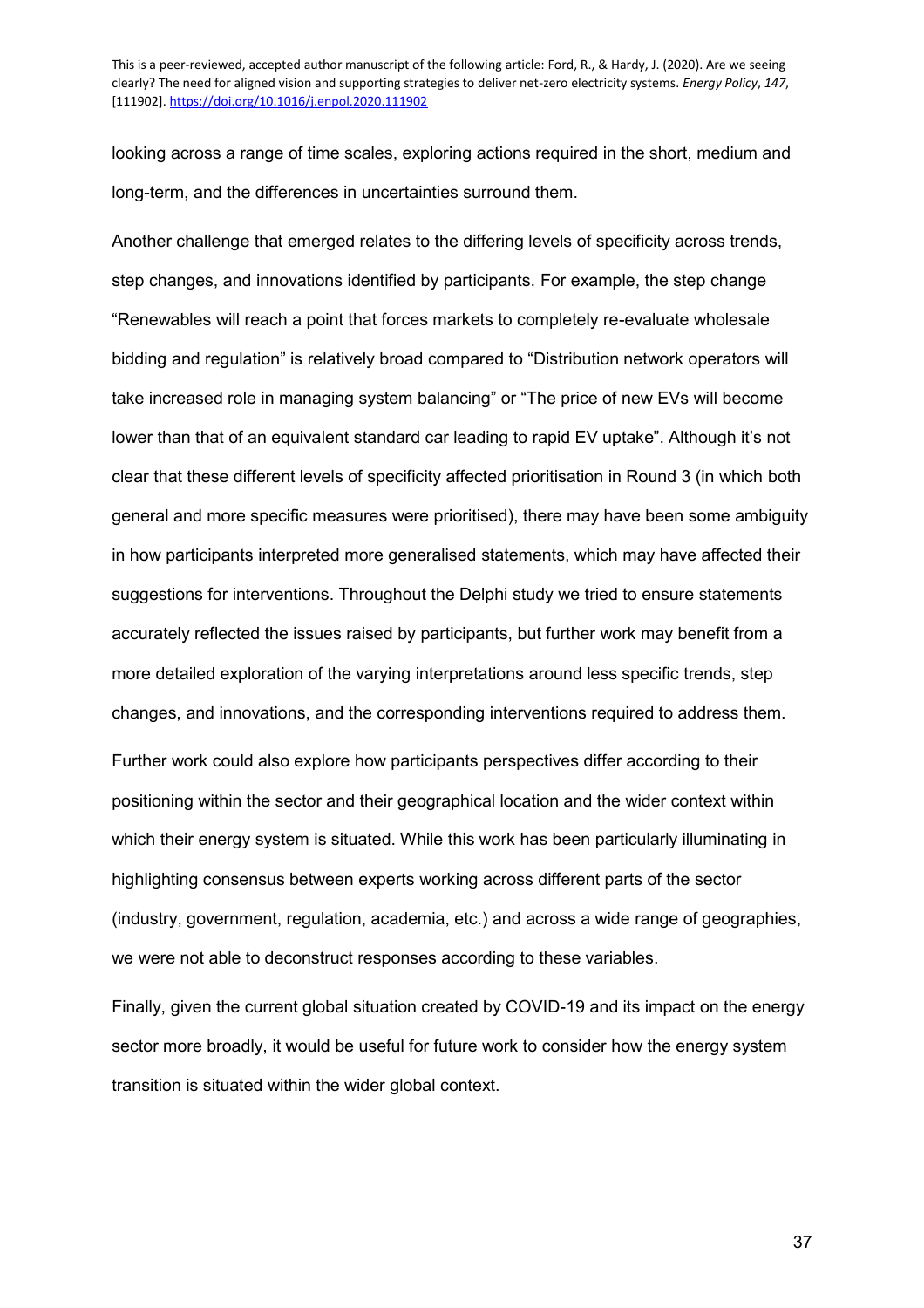# **References**

Ambrose, A. (2020) 'Walking with Energy: Challenging energy invisibility and connecting citizens with energy futures through participatory research', *Futures*. Elsevier Ltd, 117, p. 102528. doi: 10.1016/j.futures.2020.102528.

Batel, S. and Devine-Wright, P. (2015) 'Towards a better understanding of people's responses to renewable energy technologies: Insights from Social Representations Theory.', *Public understanding of science (Bristol, England)*. SAGE Publications Ltd, 24(3), pp. 311– 25. doi: 10.1177/0963662513514165.

Bergman, N. and Eyre, N. (2011) 'What role for microgeneration in a shift to a low carbon domestic energy sector in the UK?', *Energy Efficiency*. Springer, 4(3), pp. 335–353. doi: 10.1007/s12053-011-9107-9.

Devine-Wright, P. (2011) 'Place attachment and public acceptance of renewable energy: A tidal energy case study', *Journal of Environmental Psychology*. doi: 10.1016/j.jenvp.2011.07.001.

Diesendorf, M. and Elliston, B. (2018) 'The feasibility of 100% renewable electricity systems: A response to critics', *Renewable and Sustainable Energy Reviews*. Elsevier Ltd, pp. 318– 330. doi: 10.1016/j.rser.2018.05.042.

Dreidy, M., Mokhlis, H. and Mekhilef, S. (2017) 'Inertia response and frequency control techniques for renewable energy sources: A review', *Renewable and Sustainable Energy Reviews*. Elsevier Ltd, pp. 144–155. doi: 10.1016/j.rser.2016.11.170.

Eyre, N. *et al.* (2018) 'Reaching a 1.5C target: Socio-technical challenges for a rapid transition to low carbon electricity systems', *Philosophical Transactions of the Royal Society A*, 376(2119). doi: 10.1098/rsta.2016.0462.

Fattouh, B., Poudineh, R. and West, R. (2019) 'The rise of renewables and energy transition: what adaptation strategy exists for oil companies and oil-exporting countries?', *Energy Transitions*. Springer Science and Business Media LLC, 3(1–2), pp. 45–58. doi: 10.1007/s41825-019-00013-x.

Franklin, K. K. and Hart, J. K. (2007) 'Idea generation and exploration: Benefits and limitations of the policy delphi research method', *Innovative Higher Education*, 31(4), pp. 237–246. doi: 10.1007/s10755-006-9022-8.

Geels, F. W. (2012) 'A socio-technical analysis of low-carbon transitions: introducing the multi-level perspective into transport studies', *Journal of Transport Geography*. Pergamon, 24, pp. 471–482. doi: 10.1016/j.jtrangeo.2012.01.021.

Gielen, D. *et al.* (2019) 'The role of renewable energy in the global energy transformation', *Energy Strategy Reviews*. Elsevier Ltd, 24, pp. 38–50. doi: 10.1016/j.esr.2019.01.006.

Gordon, T. J. and Helmer-Hirschberg, O. (1964) 'Report on a Long-Range Forecasting Study': RAND Corporation. Available at: https://www.rand.org/pubs/papers/P2982.html (Accessed: 15 July 2020).

Hall, S. *et al.* (2020) 'Prioritising business model innovation: What needs to change in the United Kingdom energy system to grow low carbon entrepreneurship?', *Energy Research and Social Science*. Elsevier Ltd, 60, p. 101317. doi: 10.1016/j.erss.2019.101317.

Hasson, F., Keeney, S. and McKenna, H. (2000) 'Research guidelines for the Delphi survey technique', *Journal of Advanced Nursing*. Wiley, 32(4), pp. 1008–1015. doi: 10.1046/j.1365- 2648.2000.t01-1-01567.x.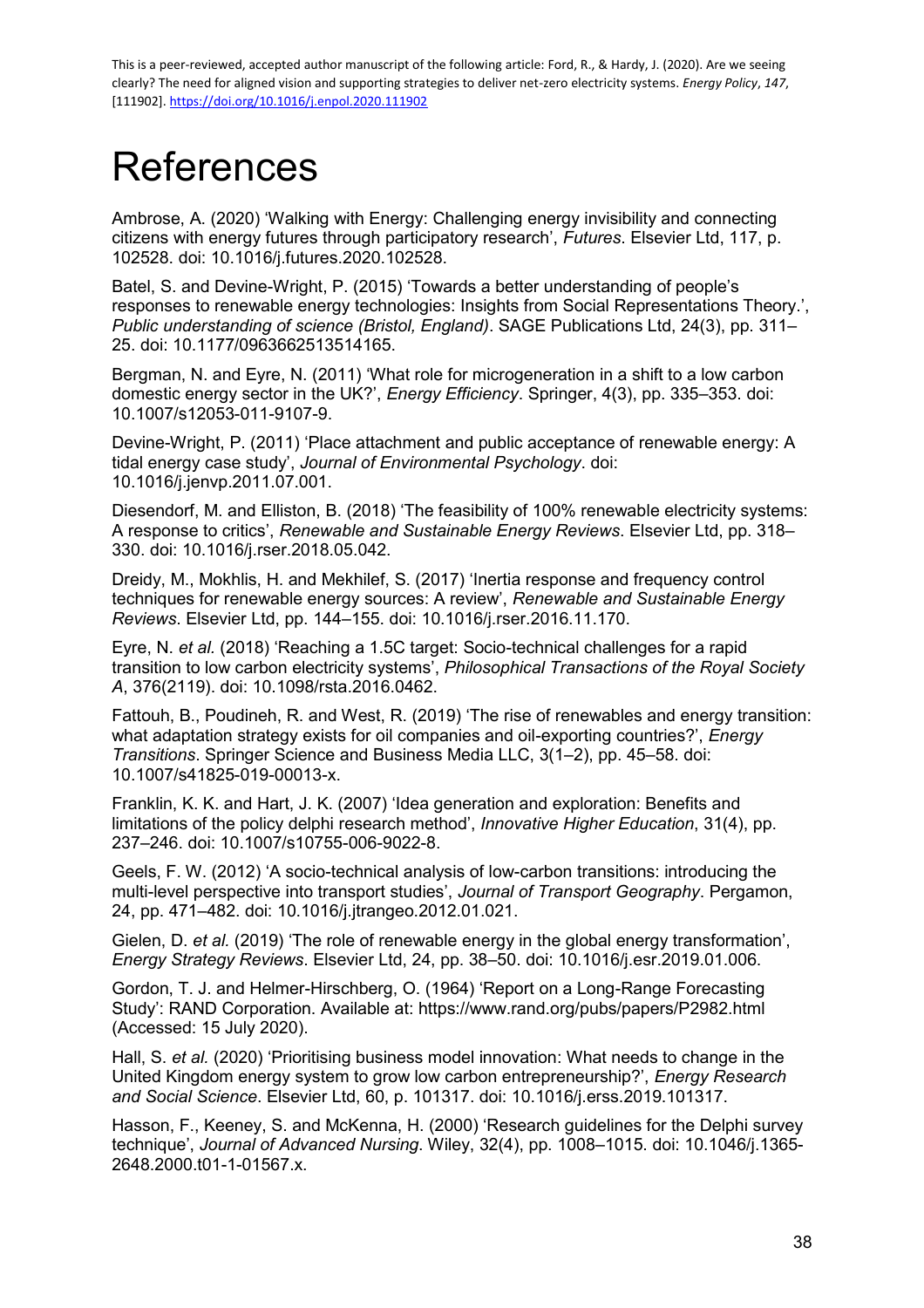Heard, B. P. *et al.* (2017) 'Burden of proof: A comprehensive review of the feasibility of 100% renewable-electricity systems', *Renewable and Sustainable Energy Reviews*. Elsevier Ltd, pp. 1122–1133. doi: 10.1016/j.rser.2017.03.114.

Heide, D. *et al.* (2011) 'Reduced storage and balancing needs in a fully renewable European power system with excess wind and solar power generation', *Renewable Energy*, 36(9), pp. 2515–2523. doi: 10.1016/j.renene.2011.02.009.

Helmer-Hirschberg, O. (1967) 'Analysis of the Future: The Delphi Method'. RAND Corporation.

Helmer-Hirschberg, O. and Rescher, N. H. (1960) *On the Epistemology of the Inexact Sciences*. Santa Monica, CA. Available at: https://www.rand.org/pubs/reports/R353.html.

Henrysson, M. and Hendrickson, C. Y. (2020) 'Transforming the governance of energy systems: the politics of ideas in low-carbon infrastructure development in Mexico and Vietnam', *Climate and Development*. Taylor and Francis Ltd., pp. 1–12. doi: 10.1080/17565529.2020.1723469.

Hill, K. Q. and Fowles, J. (1975) 'The methodological worth of the Delphi forecasting technique', *Technological Forecasting and Social Change*, 7(2), pp. 179–192. doi: 10.1016/0040-1625(75)90057-8.

Hogan, M. (2017) 'Follow the missing money: Ensuring reliability at least cost to consumers in the transition to a low-carbon power system', *Electricity Journal*. Elsevier Inc., 30(1), pp. 55–61. doi: 10.1016/j.tej.2016.12.006.

Höhne, N. *et al.* (2020) 'Emissions: world has four times the work or one-third of the time', *Nature*. Nature Research, pp. 25–28. doi: 10.1038/d41586-020-00571-x.

Howell, S. *et al.* (2017) 'Towards the next generation of smart grids: Semantic and holonic multi-agent management of distributed energy resources', *Renewable and Sustainable Energy Reviews*. Elsevier Ltd, pp. 193–214. doi: 10.1016/j.rser.2017.03.107.

IEA (2019) *Renewables – World Energy Outlook 2019 – Analysis*. Available at: https://www.iea.org/reports/world-energy-outlook-2019/electricity (Accessed: 13 March 2020).

IPCC (2018) *Summary for Policymakers*.

IRENA (2017) *Adapting Market Design To High Shares of Variable Renewable Electricity*. Available at: www.irena.org/publications (Accessed: 20 July 2020).

IRENA (2019) *SOLUTIONS TO INTEGRATE HIGH SHARES OF VARIABLE RENEWABLE ENERGY*. Available at: www.irena.org (Accessed: 13 March 2020).

IRENA and IEA-ETSAP (2015) *Renewable Energy Integration in Power Grids*, *IEA-ETSAP IRENA Technology Brief*. Available at: www.irena.org (Accessed: 13 March 2020).

Judson, E. *et al.* (2020) 'The centre cannot (always) hold: Examining pathways towards energy system de-centralisation', *Renewable and Sustainable Energy Reviews*. Elsevier Ltd, 118, p. 109499. doi: 10.1016/j.rser.2019.109499.

Klessmann, C., Nabe, C. and Burges, K. (2008) 'Pros and cons of exposing renewables to electricity market risks-A comparison of the market integration approaches in Germany, Spain, and the UK', *Energy Policy*. Elsevier, 36(10), pp. 3646–3661. doi: 10.1016/j.enpol.2008.06.022.

Kloppenburg, S. and Boekelo, M. (2019) 'Digital platforms and the future of energy provisioning: Promises and perils for the next phase of the energy transition', *Energy Research and Social Science*. Elsevier Ltd, pp. 68–73. doi: 10.1016/j.erss.2018.10.016.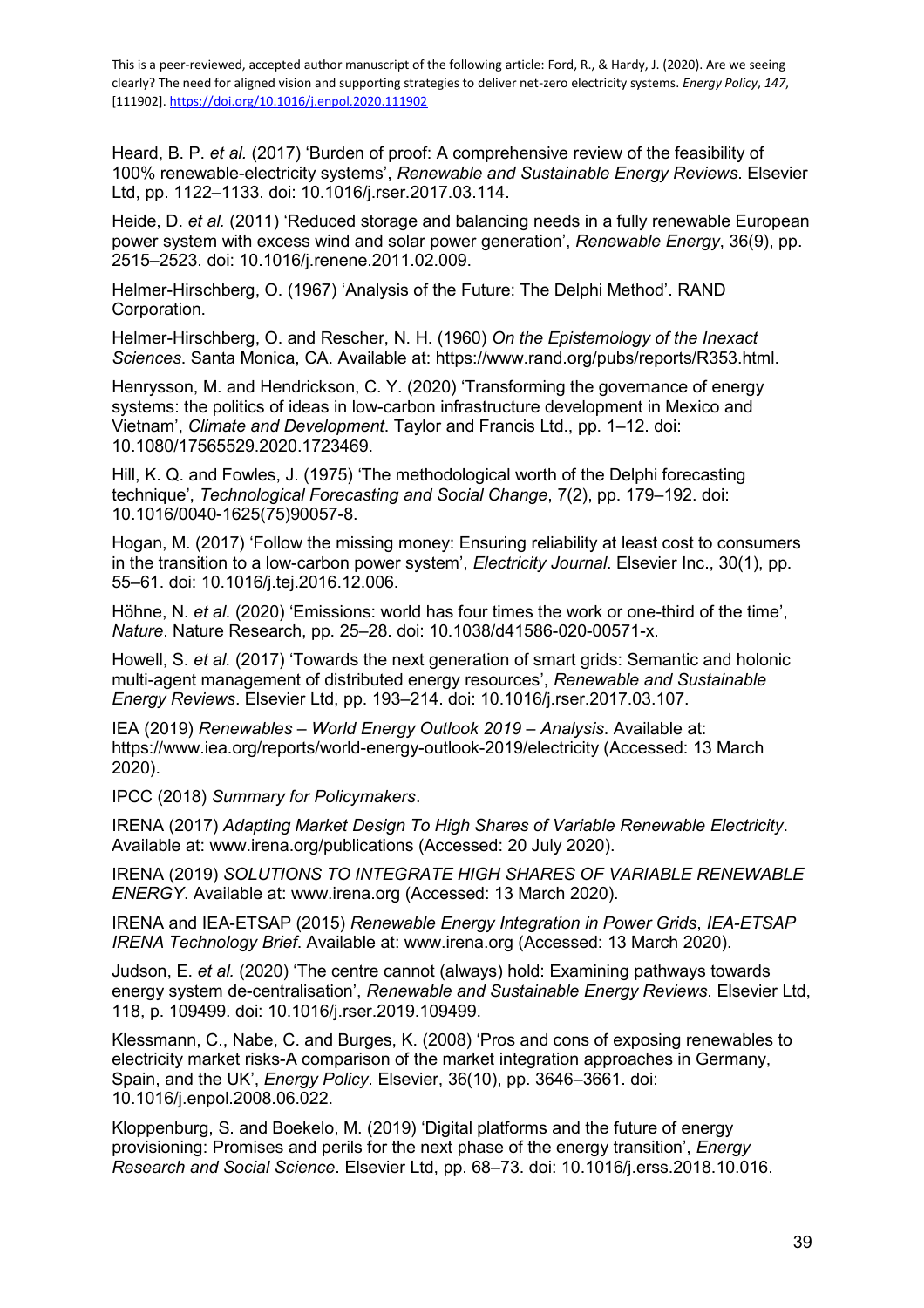Kuzemko, C. *et al.* (2016) 'Governing for sustainable energy system change: Politics, contexts and contingency', *Energy Research and Social Science*. Elsevier Ltd, 12, pp. 96– 105. doi: 10.1016/j.erss.2015.12.022.

Kuzemko, C. and Britton, J. (2020) 'Policy, politics and materiality across scales: A framework for understanding local government sustainable energy capacity applied in England', *Energy Research and Social Science*. Elsevier Ltd, 62, p. 101367. doi: 10.1016/j.erss.2019.101367.

Lauber, V. and Sarasini, S. (2011) 'the Response of Incumbent Utilities To the Challenge of Renewable Energy', *Energy Policy Systems Perspectives on Renewable*, 31(5), pp. 393– 403. Available at: http://publications.lib.chalmers.se/records/fulltext/210536/local\_210536.pdf (Accessed: 20 July 2020).

Lund, H. and Mathiesen, B. V. (2009) 'Energy system analysis of 100% renewable energy systems-The case of Denmark in years 2030 and 2050', *Energy*. Elsevier Ltd, 34(5), pp. 524–531. doi: 10.1016/j.energy.2008.04.003.

Martinot, E. (2016) 'Grid Integration of Renewable Energy: Flexibility, Innovation, and Experience', *Annual Review of Environment and Resources*. Annual Reviews, 41(1), pp. 223–251. doi: 10.1146/annurev-environ-110615-085725.

Mathiesen, B. V. *et al.* (2015) 'Smart Energy Systems for coherent 100% renewable energy and transport solutions', *Applied Energy*. Elsevier Ltd, pp. 139–154. doi: 10.1016/j.apenergy.2015.01.075.

Morales, J. M. *et al.* (2014) *Integrating renewables in electricity markets - Operational problems*, *Springer*. doi: 10.1007/978-1-4614-9411-9.

Morris, M. *et al.* (2020) *Working Paper 2: Digital energy platforms*, *www.energyrev.org.uk POLICY & REGULATORY LANDSCAPE REVIEW SERIES*. Available at: www.energyrev.org.uk.

Morris, M. and Hardy, J. (2019) *Policy and Regulatory Landscape Review Series - Working Paper 1: Electricity storage and electric vehicles*. ISBN: 978-1-908522-56-5. Glasgow. Available at: https://www.energyrev.org.uk/media/1249/energyrev\_working-paper-1\_storageand-evs\_final\_20190917withisbn.pdf.

Ofgem (2018) *What is a regulatory sandbox?* Available at: https://www.ofgem.gov.uk/publications-and-updates/what-regulatory-sandbox.

Parag, Y. and Janda, K. B. (2014) 'More than filler: Middle actors and socio-technical change in the energy system from the "middle-out"', *Energy Research and Social Science*. Elsevier Ltd, 3(C), pp. 102–112. doi: 10.1016/j.erss.2014.07.011.

Perlaviciute, G. *et al.* (2018) 'At the heart of a sustainable energy transition: The public acceptability of energy projects', *IEEE Power and Energy Magazine*. Institute of Electrical and Electronics Engineers Inc., 16(1), pp. 49–55. doi: 10.1109/MPE.2017.2759918.

Rasmussen, M. G., Andresen, G. B. and Greiner, M. (2012) 'Storage and balancing synergies in a fully or highly renewable pan-European power system', *Energy Policy*, 51, pp. 642–651. doi: 10.1016/j.enpol.2012.09.009.

Raybould, B. *et al.* (2020) 'An investigation into UK government policy and legislation to renewable energy and greenhouse gas reduction commitments', *Clean Technologies and Environmental Policy*. Springer, 22(2), pp. 371–387. doi: 10.1007/s10098-019-01786-x.

Rowe, G. and Wright, G. (1999) *The Delphi technique as a forecasting tool: issues and analysis*, *International Journal of Forecasting*. Available at: www.elsevier.com/locate/ijforecast.